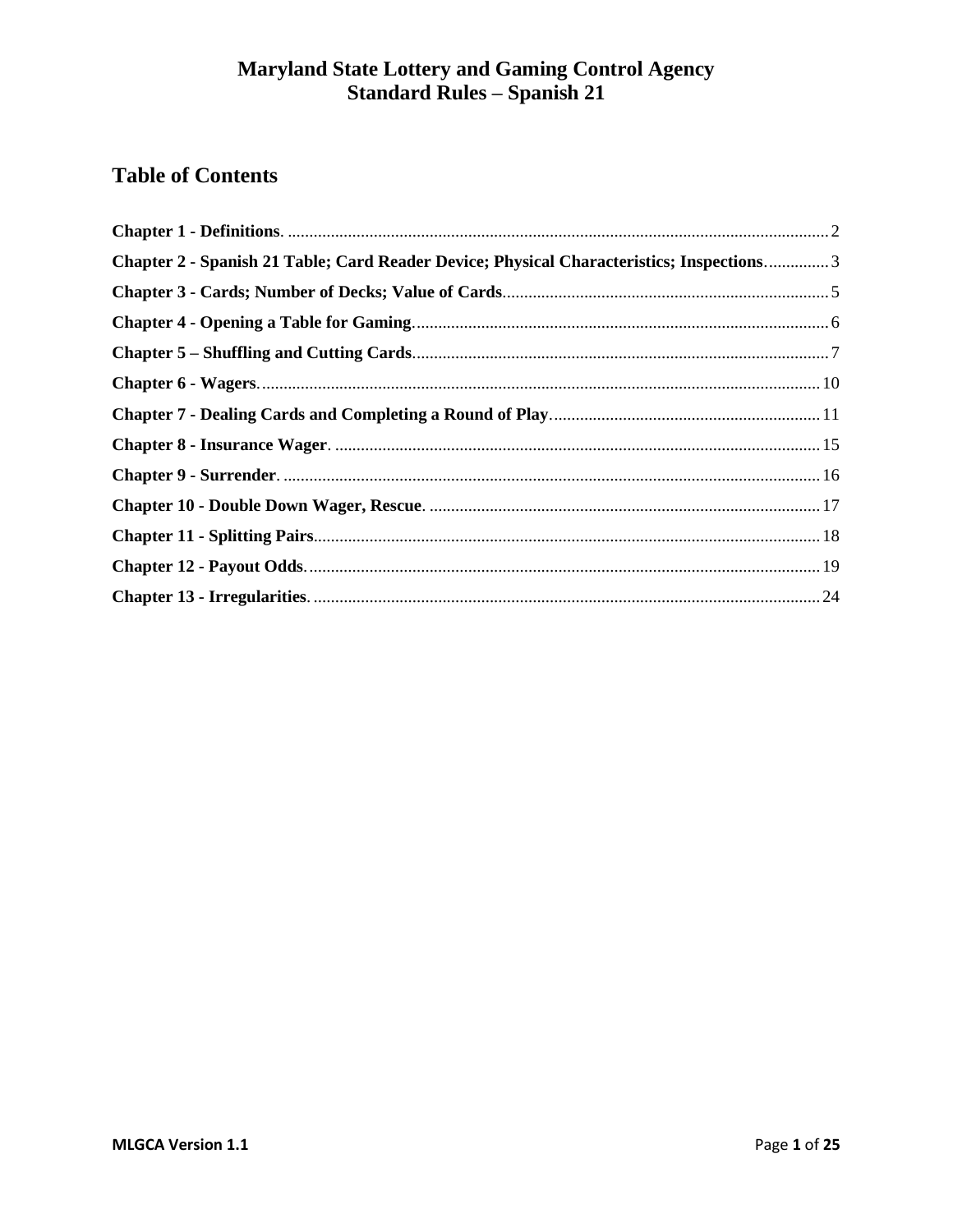# **Chapter 1 - Definitions.**

- A. In this chapter the following terms have the meanings indicated.
- B. Terms Defined.
- (1) "Blackjack" means an ace and any card having a value of 10 dealt as the initial two cards to a player or the dealer.
- (2) "Card reader device" means a device which permits the dealer to determine if the hole card will give the dealer a Blackjack.
- (3) "Hard total" means the total point count of a hand which contains no aces or which contains an ace that is counted as 1 in value.
- (4) "Hole card" means the second card dealt face down to the dealer.
- <span id="page-1-0"></span>(5) "Soft total" means the total point count of a hand containing an ace when the ace is counted as 11 in value.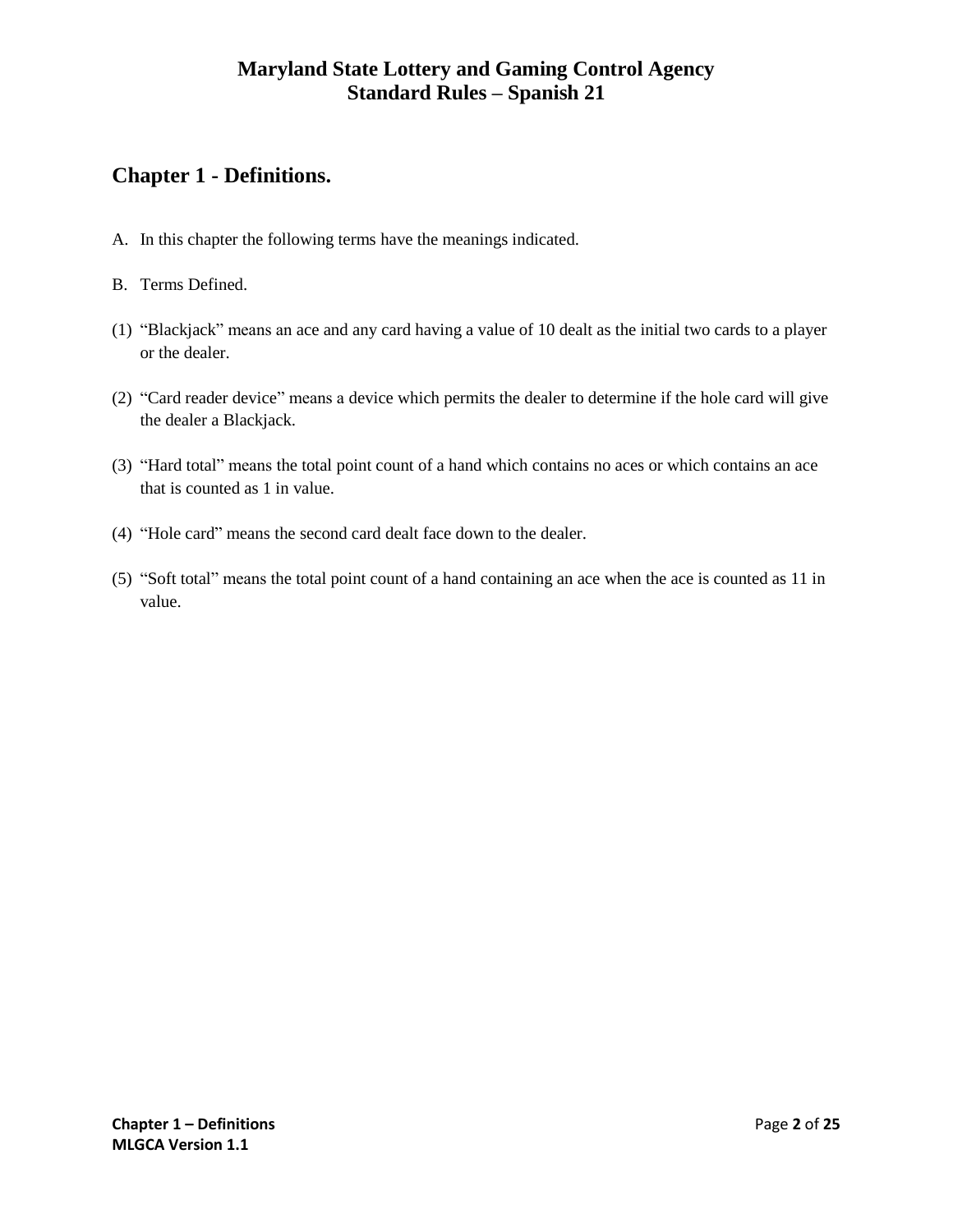# **Chapter 2 - Spanish 21 Table; Card Reader Device; Physical Characteristics; Inspections.**

- A. Spanish 21 shall be played at a table having betting positions for no more than seven players on one side of the table and a place for the dealer on the opposite side of the table.
- B. The layout for a Spanish 21 table shall be submitted to the Commission and approved and contain, at a least:
- (1) The name or logo of the facility operator;
- (2) A separate betting area designated for the placement of the Spanish 21 Wager for each player; and
- (3) The following inscriptions:
- (a) "Blackjack pays 3 to 2"; and
- (b) "Insurance pays 2 to 1."
- (4) If a facility operator offers any of the following Wagers authorized under Chapter 6 Wagers, a separate area designated for the placement of each player's:
- (a) Match-the-Dealer Wager; or
- (b) Bonus Spin Progressive Wager;
- (5) A sign, approved by the Commission, at each Spanish 21 table which explains that the doubled down hands are not eligible for the additional payouts in Chapter 12 – Payout Odds.
- (6) An inscription that:
- (a) Advise players of the payout odds or amounts for all permissible wagers offered by the facility operator; and
- (b) If the payout odds or amounts are not inscribed on the layout as required under §B(6) of this chapter, a sign or posting that identifies the payout odds or amounts, and payout limit per hand, for all permissible wagers.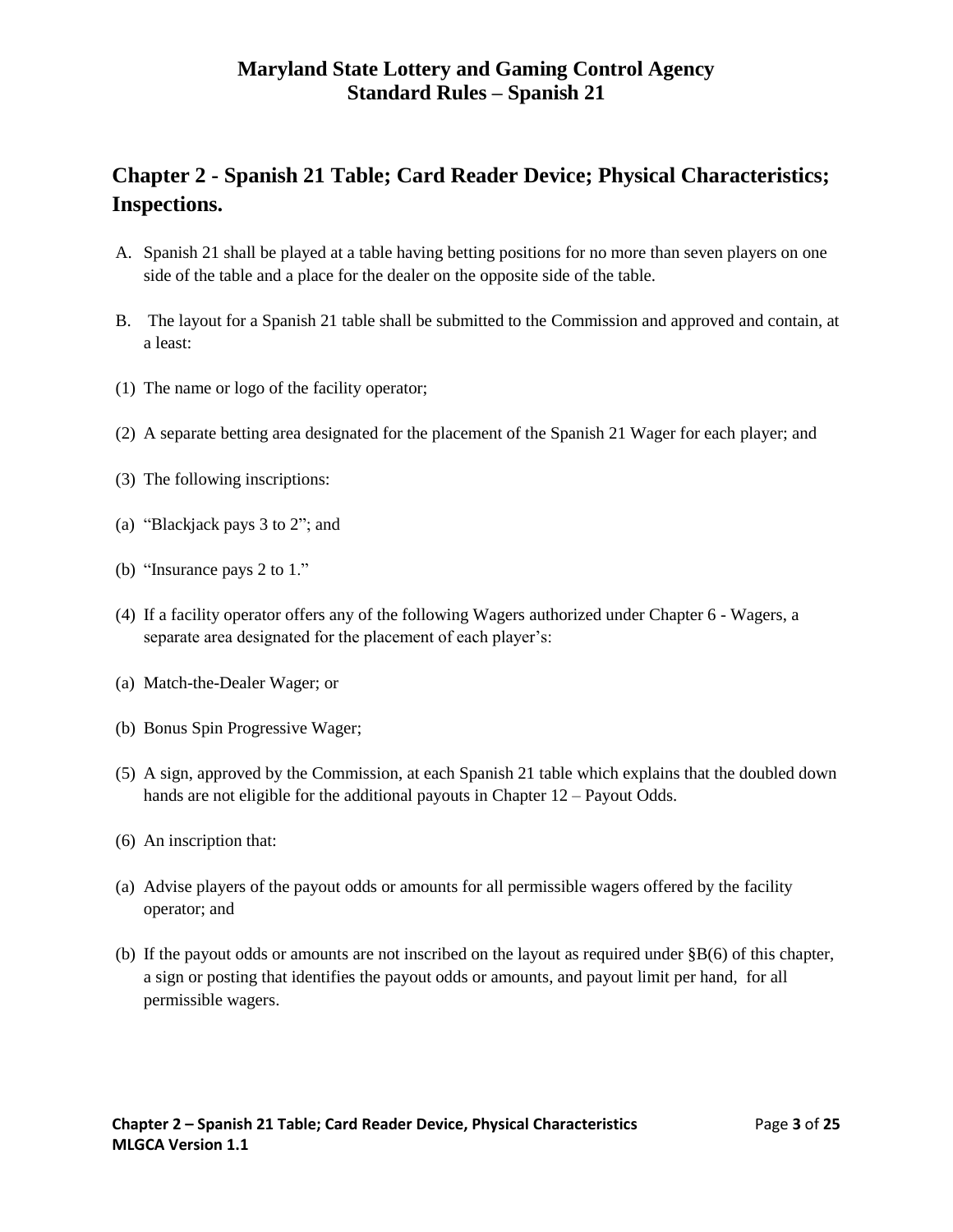(7) If a facility operator offers the Bonus Spin Progressive Wager in accordance with Chapter 6 - Wagers, the Spanish 21 table shall have a progressive table game system in accordance with COMAR 36.05.03.24 for the placement of Bonus Spin Progressive Wagers that includes:

(a) A wagering device at each betting position that acknowledges or accepts the placement of the Bonus Spin Progressive Wager; and

(b) A device that controls or monitors the placement of Progressive Payout Wagers at the gaming table, including a mechanism such as a lock-out button that prevents the placement of a Bonus Spin Progressive Wager that a player attempts to place after the dealer has begun dealing the cards.

- C. A Spanish 21 table shall have a drop box and a tip box attached on the same side of the table as, but on opposite sides of, the dealer, as approved by the Commission under COMAR 36.05.03.16.
- D. When a card shuffling device or other table game equipment prevents placement of the drop box and tip box on the same side of the gaming table as, but on opposite sides of, the dealer, the Commission may approve an alternative location for the tip box from the location required under §C of this chapter.
- E. A Spanish 21 table shall have a card reader device attached to the top of the dealer's side of the table.
- F. The floorperson assigned to a Spanish 21 table shall inspect the card reader device required under §E of this chapter at the beginning of each gaming day to ensure that there has been no tampering with the device and that it is in proper working order.
- G. A Spanish 21 table shall have a discard rack securely attached to the top of the dealer's side of the table, and the height of the discard rack shall:
- (1) Equal the height of the cards, stacked one on top of the other, in the total number of decks that are to be used in the dealing shoe at that table; or
- <span id="page-3-0"></span>(2) Be taller than the height of the total number of decks being used if the discard rack has a distinct and clearly visible mark on its side to show the exact height for a stack of cards equal to the total number of cards in the number of decks to be used in the dealing shoe at that table.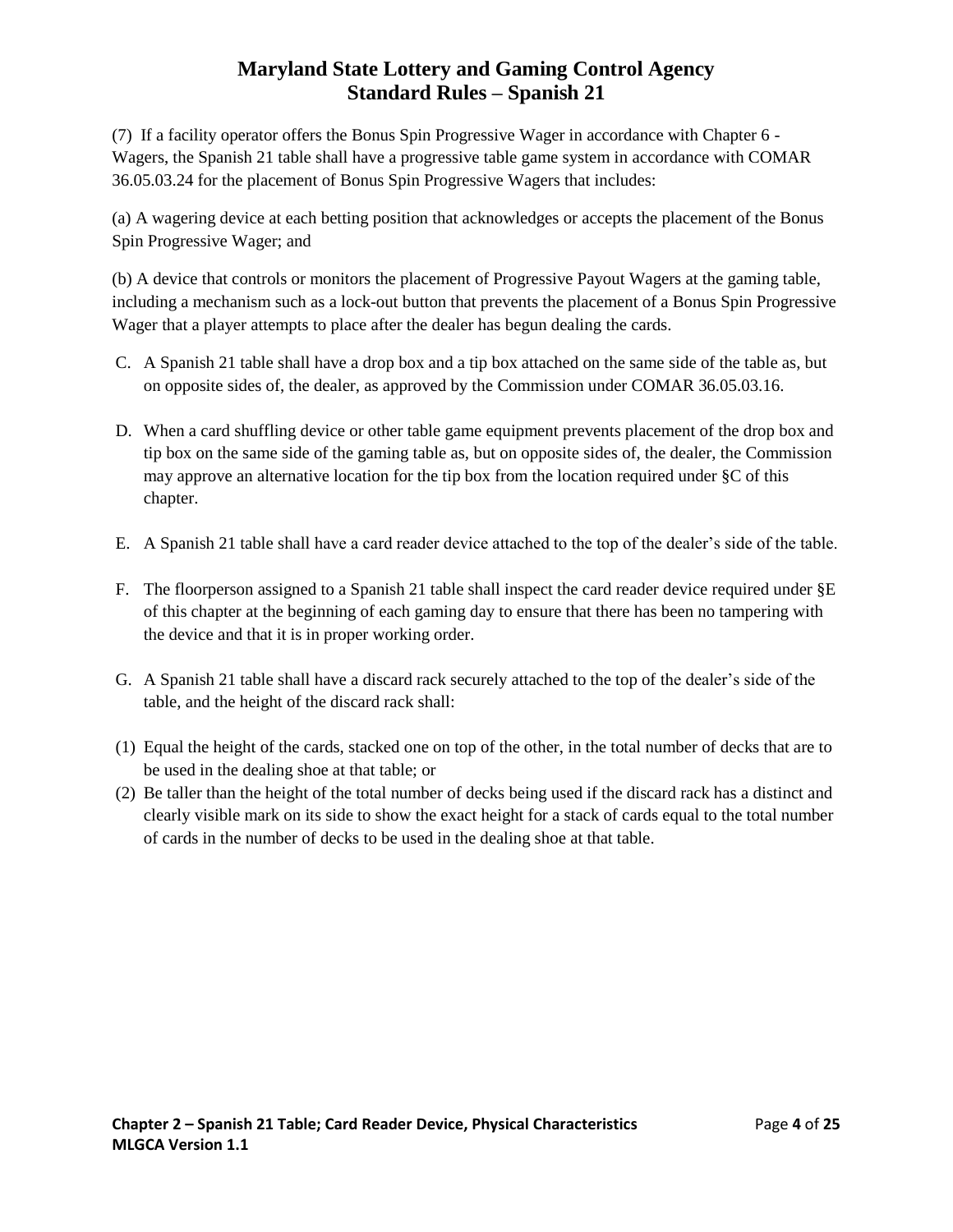# **Chapter 3 - Cards; Number of Decks; Value of Cards.**

- A. Spanish 21 shall be played with six or eight decks of cards that are identical in appearance and at least one cover card.
- B. The decks shall consist of 48 cards, with the 10 of each suit removed from each deck during the inspection required under Chapter 4 - Opening of the table for gaming.
- C. The decks of cards opened for use at a Spanish 21 table shall be changed at least once every 24 hours.
- D. The value of the cards shall be as follows:
- (1) Any card from 2 to 9 shall have its face value;
- (2) Any jack, queen or king shall have a value of 10; and
- <span id="page-4-0"></span>(3) An ace is valued at 11, unless that value would give a player or the dealer a score in excess of 21, in which case the ace is valued at 1.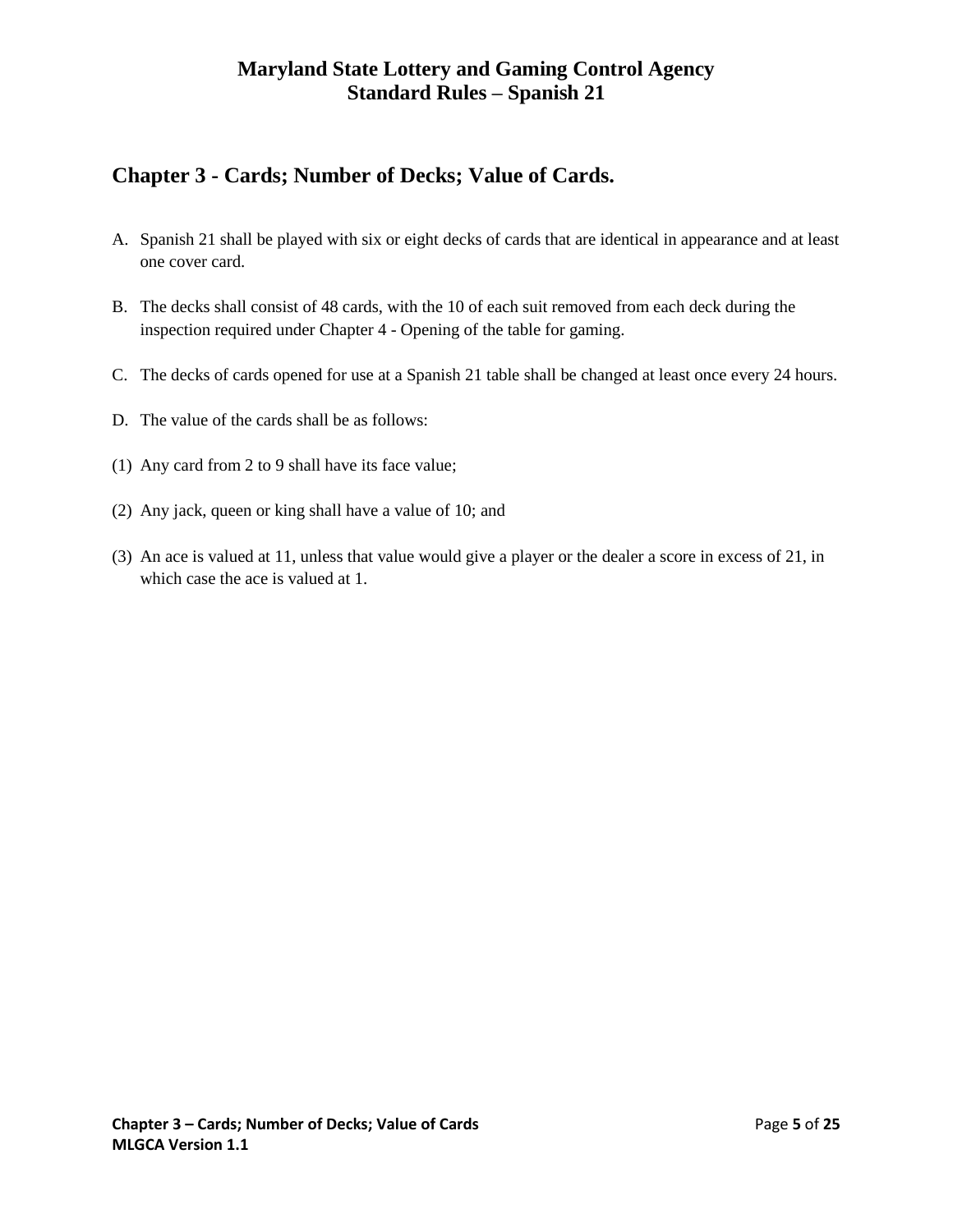# **Chapter 4 - Opening a Table for Gaming.**

- A. After receiving the decks of cards at the table, the dealer shall inspect the cards for any defects and the floorperson assigned to the table shall verify the inspection.
- B. If the decks contain the 10 of any suit, the dealer and a floorperson shall ensure that these cards are removed from the decks, torn in half and placed in the box, envelope or container that the decks came from.
- C. After the cards are inspected, the cards shall be spread out face up on the table for visual inspection by the first player to arrive at the table.
- D. The cards shall be spread in horizontal fan shaped columns by deck according to suit and in sequence.
- E. After the first player arriving at the table has been afforded an opportunity to visually inspect the cards, the cards shall be turned face down on the table, mixed thoroughly by a washing of the cards and stacked.
- F. After the cards have been stacked, the cards shall be shuffled in accordance with Chapter 5 Shuffling and Cutting Cards.
- <span id="page-5-0"></span>G. If the decks of cards received at the table are preinspected and preshuffled as approved under COMAR 36.05.03.16, §§A—E of this chapter do not apply.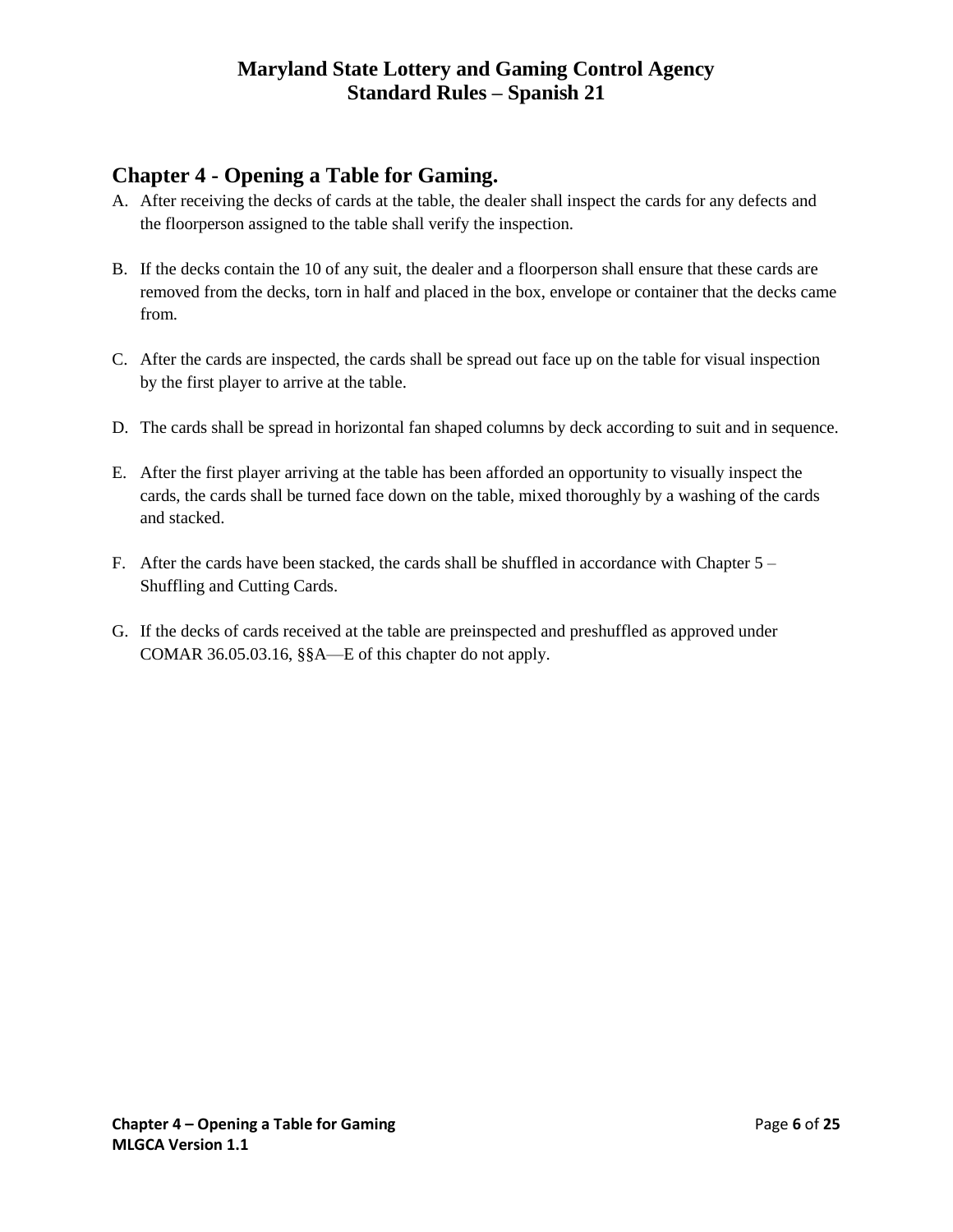# **Chapter 5 – Shuffling and Cutting Cards.**

- A. Immediately prior to commencement of play, unless the cards were preshuffled as approved under COMAR 36.05.03.16, after each shoe of cards is dealt or when directed by a floorperson or above, the dealer shall shuffle the cards, either manually or by use of an automated card shuffling device, so that the cards are randomly intermixed.
- (1) Upon completion of the shuffle, the dealer or device shall place the decks of cards in a single stack.
- (2) A facility operator may use an automated card shuffling device which, upon completion of the shuffling of the cards, inserts the stack of cards directly into a dealing shoe.
- B. After the cards have been shuffled and stacked, the dealer shall offer the stack of cards to be cut, with backs facing away from the dealer, to the player determined under §C of this chapter.
- C. If no player accepts the cut offered under §B of this chapter, the dealer shall cut the cards.
- D. The cut of the cards shall be offered to players in the following order:
- (1) If the game is just beginning, the first player arriving at the table;.
- (2) The player on whose betting area the cover card appeared during the last round of play;
- (3) If the cover card appeared on the dealer's hand during the last round of play, the player at the farthest point to the right of the dealer;
- (4) If the player described in §D(3) of this chapter refuses the offer to cut, the offer shall rotate to each player in a counterclockwise manner;
- (5) If the reshuffle was initiated at the discretion of the floorperson or above, the player at the farthest position to the right of the dealer; and
- (6) If the player described in  $\S D(5)$  of this chapter refuses the offer to cut the cards, the offer shall rotate to each player in a counterclockwise manner.
- E. The player or dealer making the cut shall place the cover card in the stack at least ten cards from the top or bottom of the stack.
- (1) After the cover card has been inserted, the dealer shall take all cards on top of the cover card and place them on the bottom of the stack.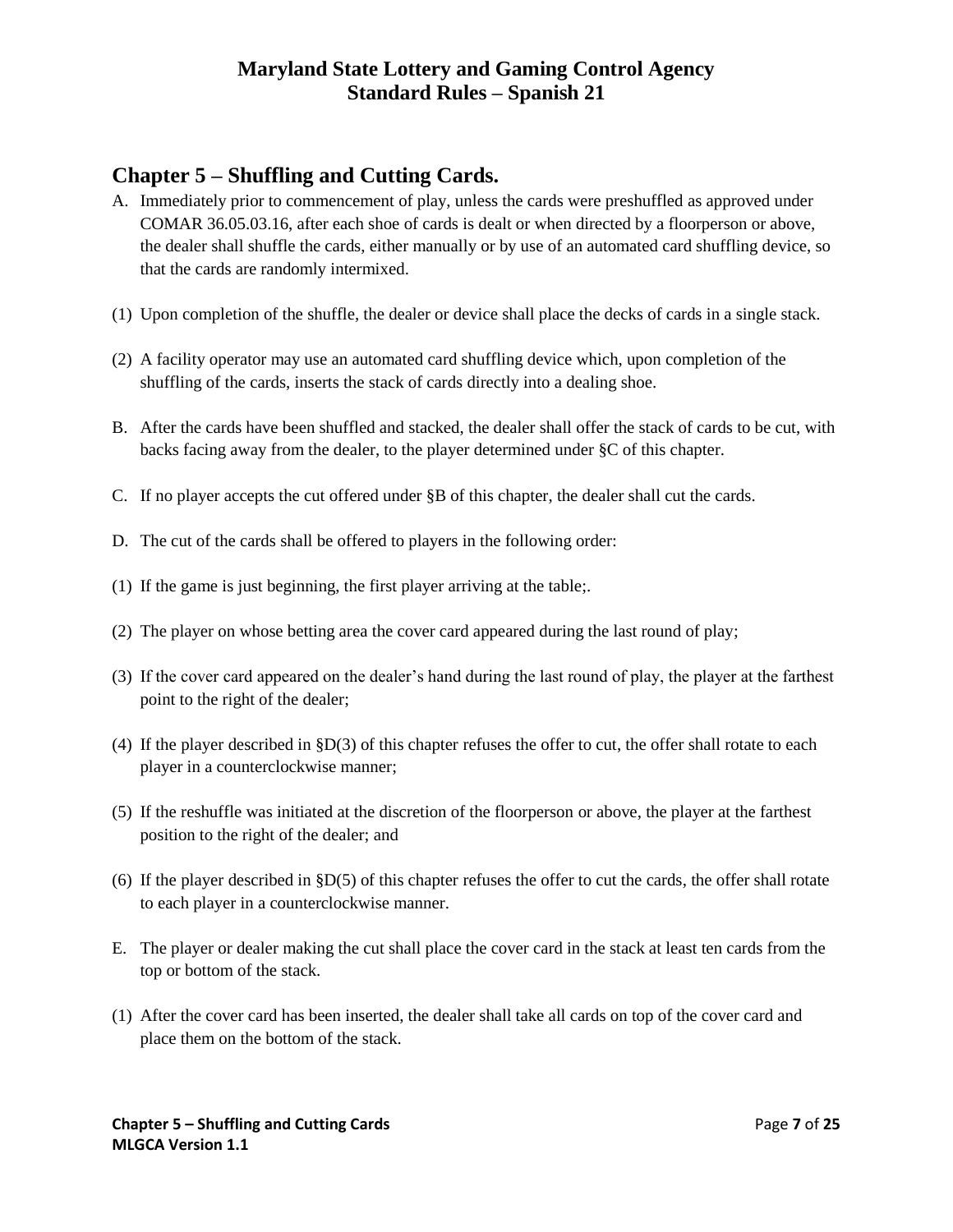- (2) The dealer shall then insert the cover card in the stack at a position at least 1/4 of the way in from the bottom of the stack.
- (3) The stack of cards shall then be inserted into the dealing shoe for commencement of play.
- F. After the cards have been cut and before the cards have been placed in the dealing shoe, a floorperson or above may require the cards to be recut if the floorperson determines that the cut was performed improperly or in any way that might affect the integrity or fairness of the game.
- (1) If a recut is required, the cards shall be cut either by the player who last cut the cards or by the next person entitled to cut the cards, as determined under §C of this chapter.
- (2) The stack of cards shall then be inserted into the dealing shoe for commencement of play.
- G. A reshuffle of the cards in the shoe shall take place after the cover card is reached in the shoe, as provided in Chapter 7 – Dealing Cards and Completing a Round of Play, except that a floorperson may determine that the cards should be reshuffled after any round of play.
- H. If there is no gaming activity at a Spanish 21 table which is open for gaming, the cards shall be removed from the dealing shoe and the discard rack and spread out on the table for inspection face down unless a player requests that the cards be spread face up on the table.
- I. After the first player at the table described in §H of this chapter is afforded an opportunity to visually inspect the cards:
- (1) The cards shall be mixed thoroughly by a washing of the cards, stacked, then shuffled and cut in accordance with §I of this chapter, if there is no automated shuffling device in use.
- (2) If an automated shuffling device is in use, the cards shall be stacked and placed into the automated shuffling device to be shuffled:
- (a) The batch of cards already in the shuffler shall then be removed; and
- (b) Unless a player requests otherwise, the batch of cards removed from the shuffler is not required to be spread for inspection and reshuffled prior to being dealt if the automated card shuffling device stores a single batch of shuffled cards inside the shuffler in a secure manner.
- J. A facility operator may use a dealing shoe or other device that automatically reshuffles and counts the cards provided that the device is submitted to the Commission's independent certified testing laboratory and approved in prior to its use in the facility.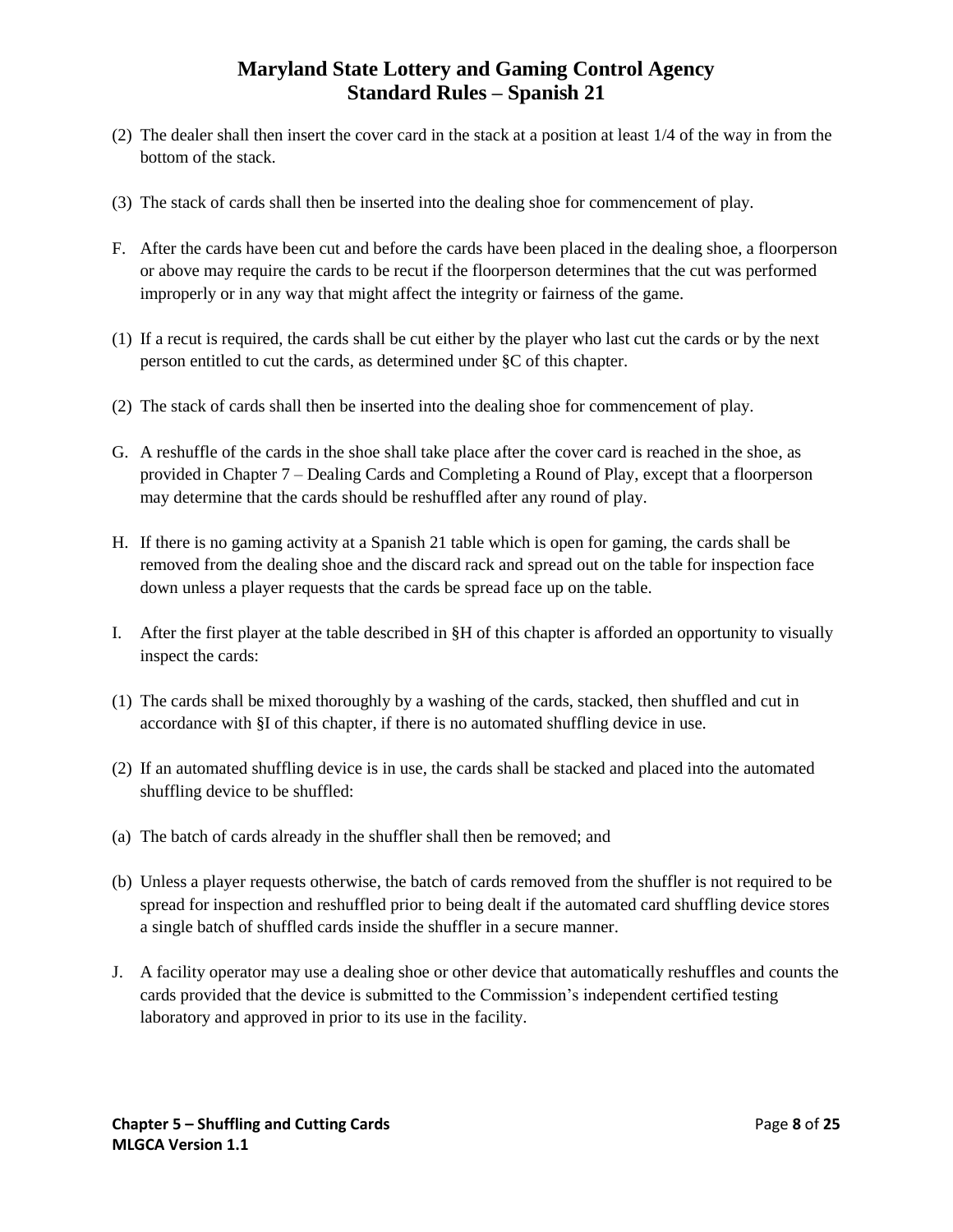<span id="page-8-0"></span>K. If a facility operator is using an approved device under §J of this chapter, §§B—I of this chapter do not apply.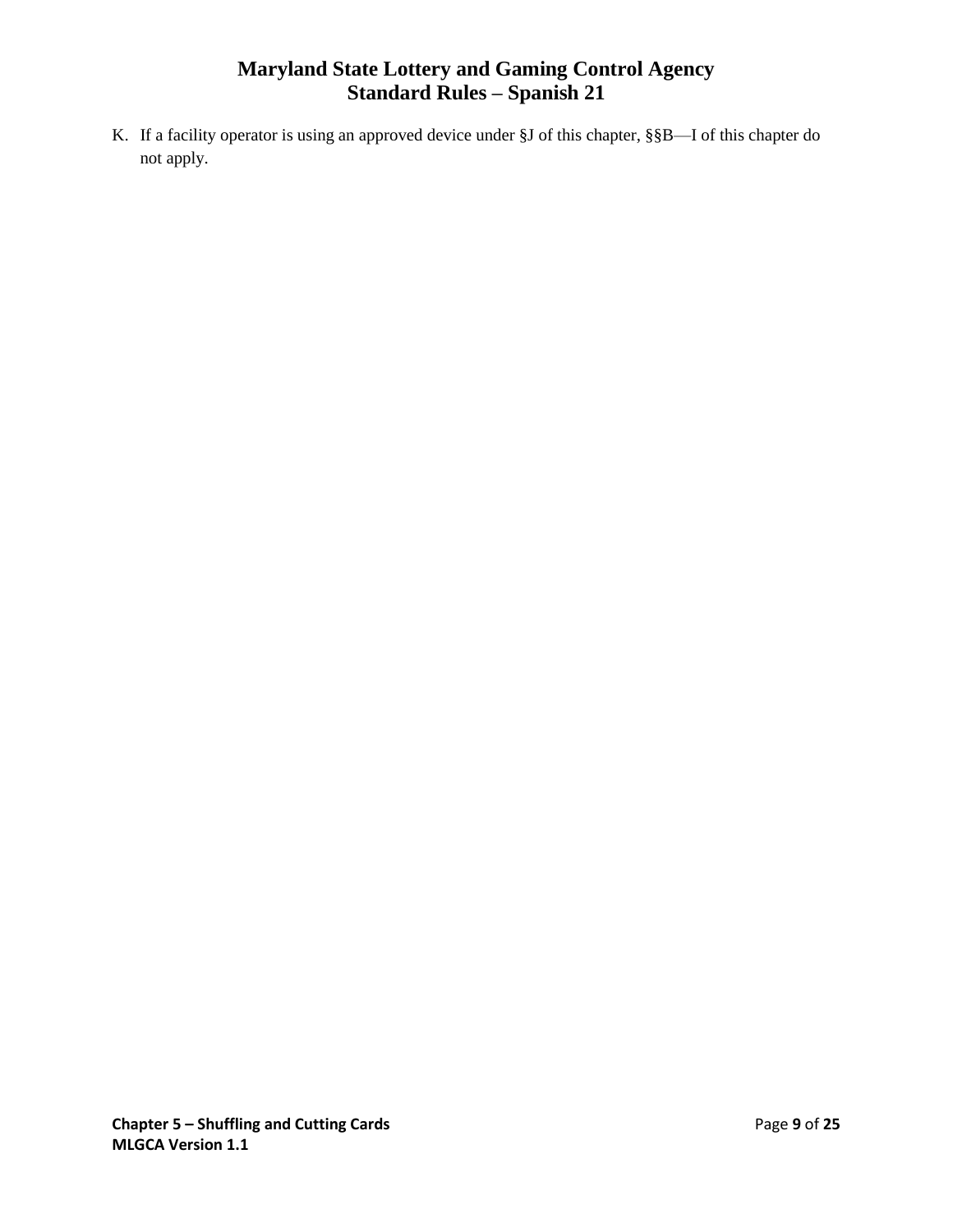## **Chapter 6 - Wagers.**

- A. Wagers at Spanish 21 shall be made by placing value chips, plaques or other Commission-approved table game wagering instruments on the appropriate areas of the Spanish 21 layout.
- B. Verbal wagers accompanied by cash may be accepted provided that they are confirmed by the dealer and the cash is expeditiously converted into value chips or plaques.
- C. After the cards have been shuffled as required under Chapter 5 Shuffling and Cutting Cares, a facility operator may prohibit any player who is seated or unseated at the gaming table, who does not make a wager on a given round of play, from placing a wager on the next round of play and any subsequent rounds of play at that gaming table until:
- (1) The facility operator chooses to permit the player to begin wagering again; or
- (2) A reshuffle of the cards has occurred.
- D. Except an Insurance Wager under Chapter 8 Insurance Wager, a Double Down Wager under Chapter 10 - Double Down Wager, or a wager on split pairs under Chapter 11 - Splitting Pairs, all wagers shall be placed prior to the first card being dealt for each round of play.
- E. A player may not handle, remove or alter any wagers that have been made until a decision has been rendered and implemented with respect to that wager.
- F. To participate in a round of play and compete against the dealer's hand, a player shall place a Spanish 21 Wager.
- G. If specified in its Rules Submission under COMAR 36.05.03.19, a facility operator may offer to a player who placed a Spanish 21 Wager the option of placing these additional wagers:
- (1) A Match-the-Dealer Wager that either of the player's initial two cards will match the rank of the dealer's up card;
- (2) A Bonus Spin Progressive Wager that is triggered if the player has a Blackjack in their first two cards and has wagered \$1.00 or \$5.00 on their Bonus Spin Progressive Wager.
- <span id="page-9-0"></span>H. A facility operator shall specify in its Rules Submission under COMAR 36.05.03.19 the number of adjacent boxes on which a player may place a Spanish 21 Wager in one round of play.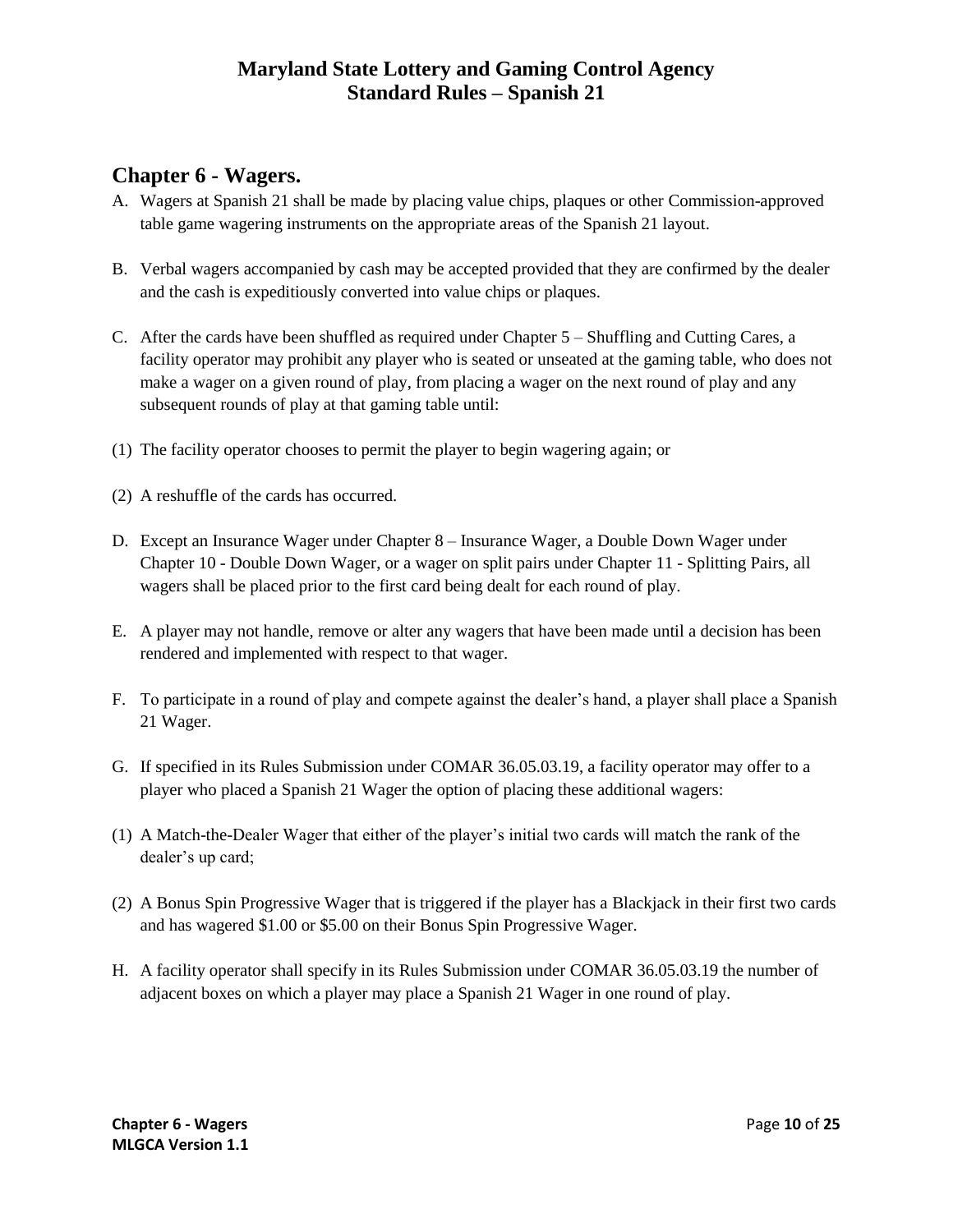## **Chapter 7 - Dealing Cards and Completing a Round of Play.**

- A. All cards used to play Spanish 21 shall be dealt from a dealing shoe located on the table in a location approved by the Commission under COMAR 36.05.03.16.
- B. After the procedures under Chapter 5 Shuffling and Cutting Cards have been completed, the stacked cards shall be placed in the dealing shoe by the dealer or by an automated card shuffling device.
- (1) Each card shall be removed from the dealing shoe with the hand of the dealer that is closest to the dealing shoe and placed on the appropriate area of the layout with the opposite hand.
- (2) The dealer may deal cards to the first two betting positions closest to the dealing shoe with the same hand.
- (3) After each full batch of cards is placed in the shoe, the dealer shall remove the first card and place it in the discard rack.
- (4) Each new dealer who comes to the table shall also remove one card and place it in the discard rack before dealing any cards to the players.
- C. If the cover card appears as the first card in the dealing shoe at the beginning of a round of play, or appears during play, the dealer shall remove the cover card and place it to the side, and the hand will be completed.
- D. The dealer shall then collect and reshuffle the cards in accordance with Chapter 5 Shuffling and Cutting Cards.
- E. Beginning with the player farthest to the dealer's left and moving clockwise around the table, the dealer shall deal:
- (1) One card face up to each box on the layout in which a Spanish 21 Wager is contained;
- (2) One card face up to the dealer;
- (3) A second card face up to each box in which a wager is contained; and
- (4) A second card face down to the dealer.
- F. After the second card is dealt to each player and the dealer, and prior to any additional cards being dealt or before a card reader device is utilized, the dealer shall: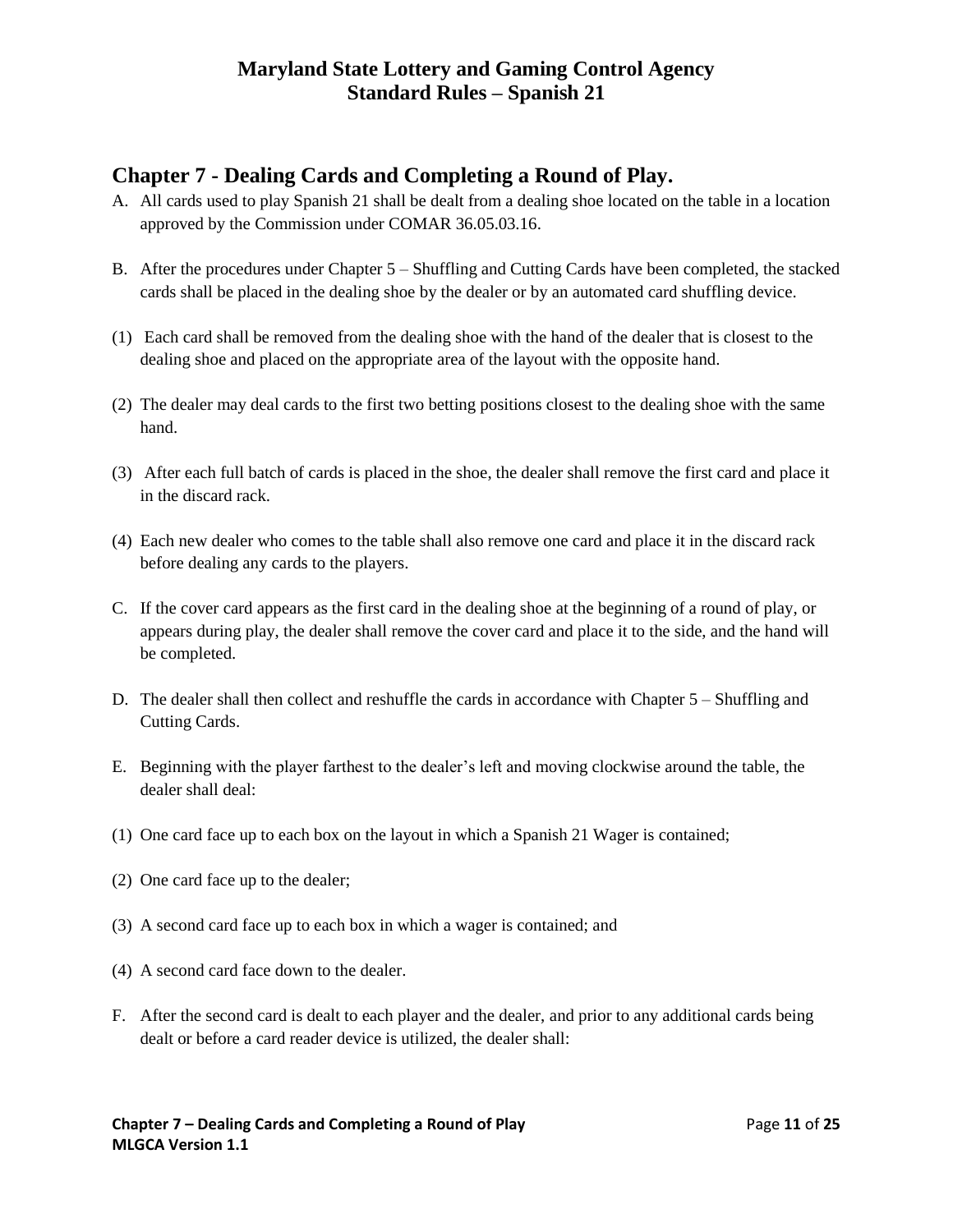- (1) Starting with the player farthest to the dealer's right and continuing around the table in a counterclockwise direction, settle all Match-the-Dealer Wagers by collecting all losing wagers and paying all winning wagers as follows:
- (a) If either of the player's initial two cards match the rank of the dealer's up card, the dealer shall pay the winning Match-the-Dealer Wager in accordance with Chapter 12 – Payout Odds;
- (b) Any card with a point value of 10 (a jack, queen or king) must only match an identical card without regard to value; and
- (c) If both of the player's initial two cards match the rank of the dealer's up card, the player shall be paid for each matching card.
- G. After settling the player's optional wagers in accordance with  $\S F$ , if the dealer's first card is an ace, king, queen or a jack, the dealer shall:
- (1) Offer the Insurance Wager in accordance with Chapter 8 Insurance Wager;
- (2) Determine whether the hole card will give the dealer a Blackjack;
	- (a) The dealer shall insert the hole card into the card reader device by moving the card face down on the layout without exposing it to anyone at the table, including the dealer.
- (3) If the dealer has a Blackjack, no additional cards shall be dealt and each player's Spanish 21 and Insurance Wagers, if applicable, shall be settled.
- H. After the procedures in §G have been completed, the dealer shall start with the player farthest to the dealer's left and continue around the table in a clockwise direction.
- (1) If the player has Blackjack and the dealer's up card is:
- (a) 2, 3, 4, 5, 6, 7, 8 or 9, the dealer shall announce and pay the Blackjack and remove the player's cards.
- (b) An ace, king, queen or jack and the dealer's hole card will not give the dealer a Blackjack, the dealer shall:
- (i) Announce the player's Blackjack but make no payment or remove any cards;
- (ii) Deal other cards to the players at the gaming table; and
- (iii)Reveal the dealers hole card.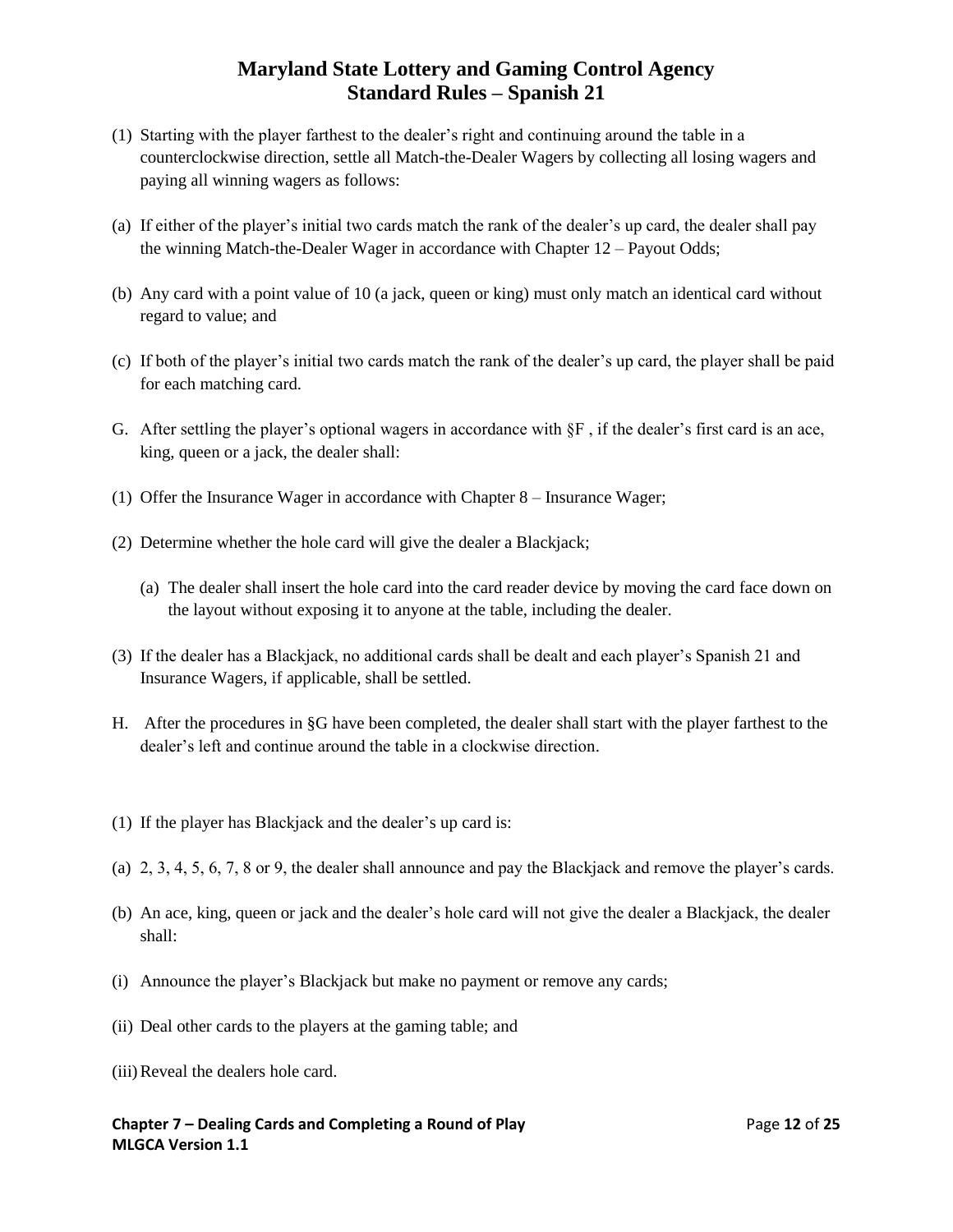- (2) If the player does not have Blackjack, the player may choose to:
- (a) Surrender as permitted under Chapter 9 Surrender;
- (b) Double down as permitted under Chapter 10- Double Down Wager;
- (c) Split pairs as permitted under Chapter 11 Splitting Pairs,
- (d) Stand; or
- (e) Draw additional cards.
- I. The dealer shall deal additional cards requested by each player face upwards.
- J. A player may choose t to draw additional cards whenever their point count total is less than 21, unless the player has:
- (1) Blackjack; or
- (2) A hard or soft total of 21.
- K. A player choosing to make a Double Down Wager may draw only one additional card.
- L. After the decisions of each player have been implemented and all additional cards have been dealt, the dealer shall:
	- (1) Turn the hold card face up;
	- (2) Deal additional cards required to be dealt to the hand of the dealer face upwards; and
	- (3) Announce the dealer's total point count after each additional card is dealt.
- M. The dealer shall draw additional cards until they have a hard or soft total of 17, 18, 19, 20 or 21.
- N. A dealer may not draw additional cards to his hand, regardless of the point count, if decisions have been made on all players' hands and the point count of the dealer's hand will not have an effect on the outcome of the round of play.
- O. The dealer shall settle all winning Spanish 21 Wagers in accordance with Chapter 12 Payout Odds as follows if: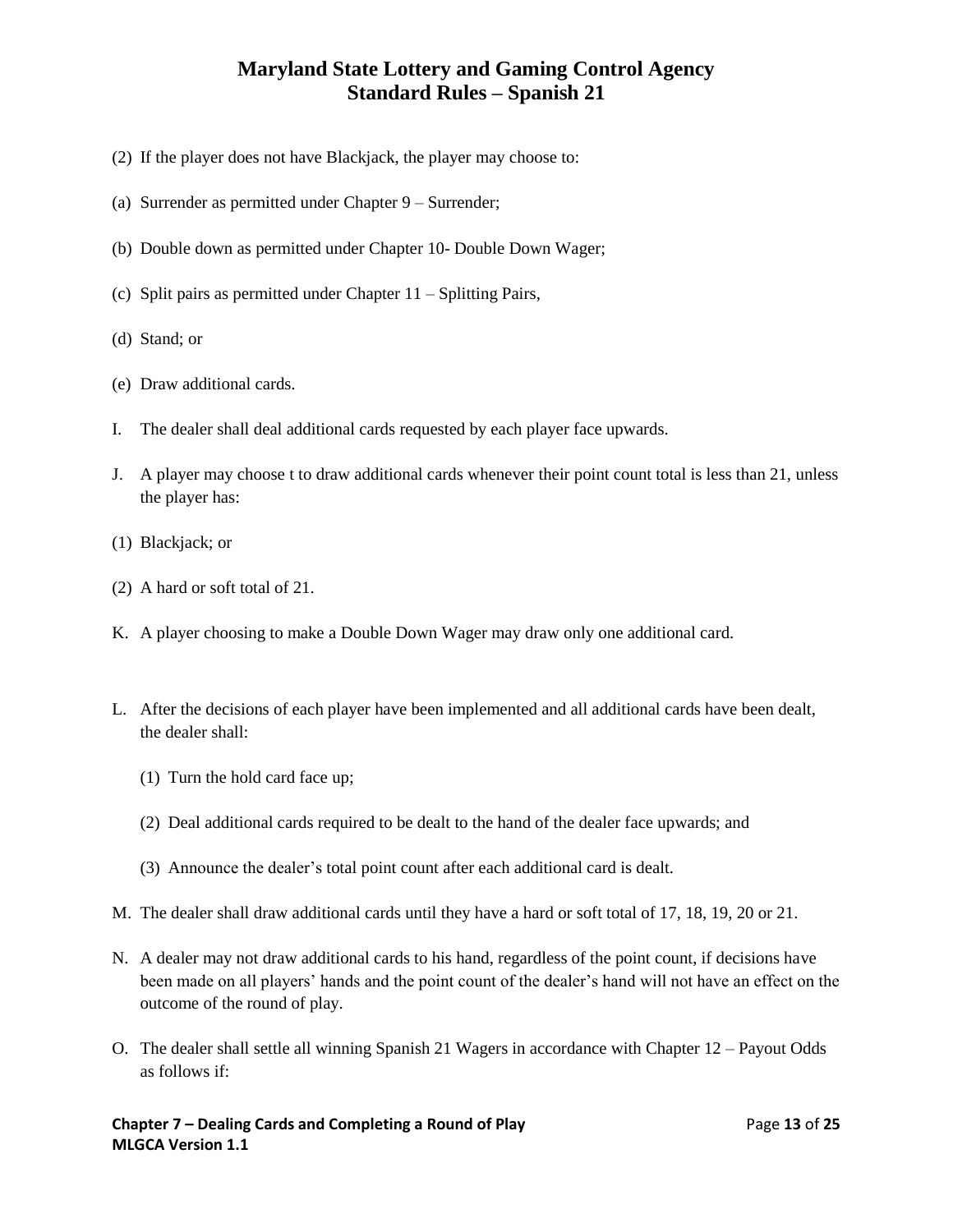- (1) The total point count of the player's hand is 21 or less and the total point count of the dealer's hand is in excess of 21;
- (2) The total point count of the player's hand exceeds the total point count of the dealer's hand without exceeding 21;
- (3) The player has a Blackjack and the dealer's hand has a total point count of 21 in two or more cards; or
- (4) The total point count of the player's hand and the dealer's hand is 21 in more than two cards.
- P. Except as provided in §O(3) and (4), a Spanish 21 Wager shall tie and be returned to the player if the total point count of the player's hand is the same as the dealer's.
- Q. A player's Spanish 21 Wager shall be lost if the dealer has a Blackjack and the player's hand has a total point count of 21 in more than two cards.
- R. The dealer shall settle all losing wagers and pay off all winning wagers in accordance with one of the following procedures designated in the facility operator's Rules Submission under COMAR 36.05.03.19:
- (1) Collect all losing wagers and then pay off all winning wagers; or
- (2) Pay off all winning wagers and collect all losing wagers beginning with the player farthest to the dealer's right and continuing around the table in a counterclockwise direction.
- S. The dealer shall place any losing wagers directly into the table inventory and may not pay off any winning wagers by using value chips collected from a losing wager.
- T. After all wagers have been settled, the dealer shall remove all remaining cards from the table and place them in the discard rack in a manner that permits the reconstruction of each hand in the event of a question or dispute.
- <span id="page-13-0"></span>U. Players may not handle, remove or alter any cards used to play Spanish 21.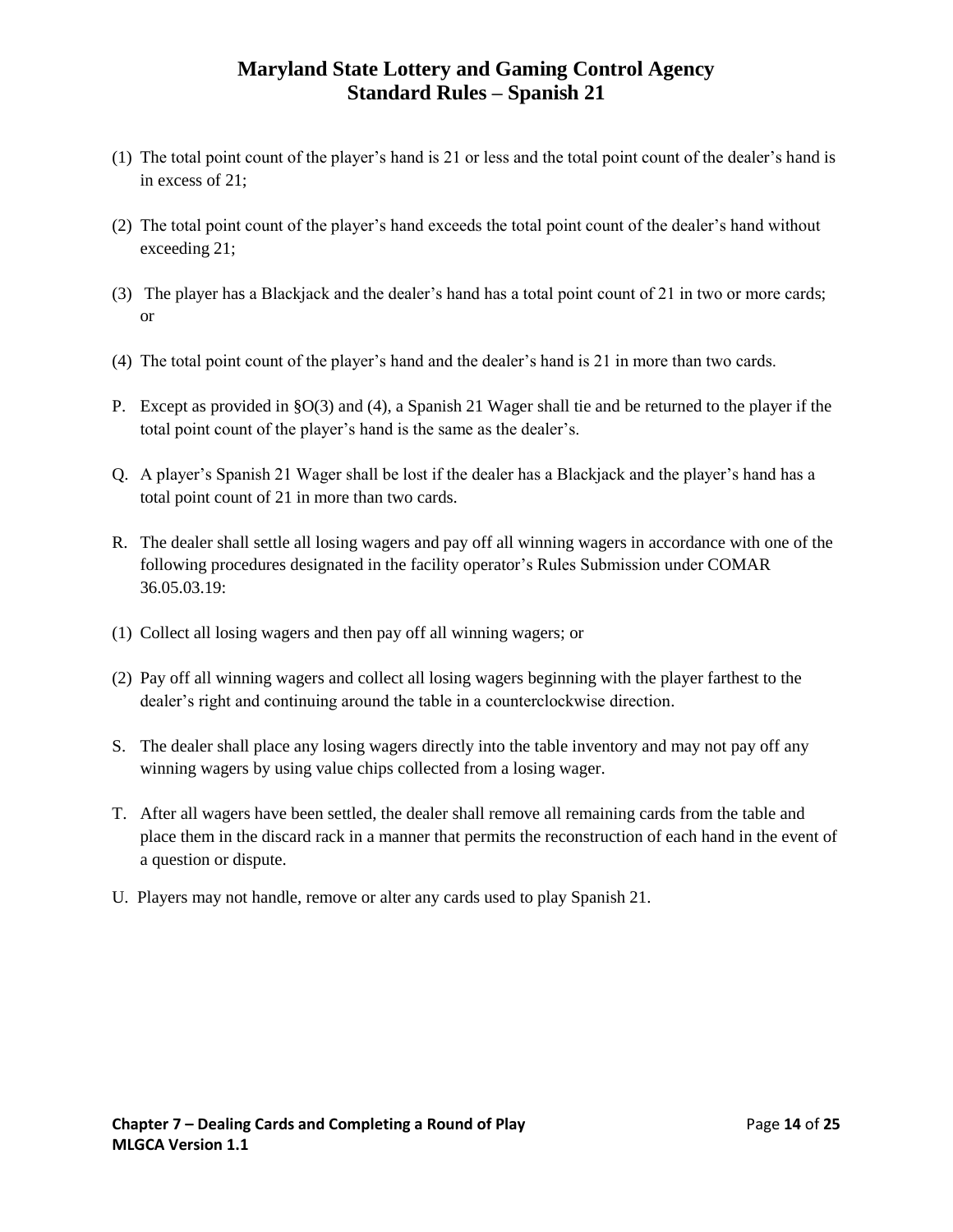# **Chapter 8 - Insurance Wager.**

- A. If the first card dealt to the dealer is an ace, each player may make an Insurance Wager which shall win if the dealer's hole card is a king, queen or jack.
- B. An Insurance Wager shall be made by placing a value chip on the insurance line of the layout in an amount not more than 1/2 the player's initial Spanish 21 Wager.
- C. A player may wager an amount in excess of 1/2 the initial Spanish 21 Wager to the next unit that can be wagered in chips when, because of the limitation of the value of chip denominations, half the initial Spanish 21 Wager cannot be bet.
- D. Insurance Wagers shall be placed prior to the dealer inserting his hole card into the card reader device.
- E. Winning Insurance Wagers shall be paid in accordance with the payout odds in Chapter 12 Payout Odds.
- <span id="page-14-0"></span>F. Losing Insurance Wagers shall be collected by the dealer immediately after the dealer inserts his hole card into the card reader device and determines that he does not have a Blackjack and before he draws any additional cards.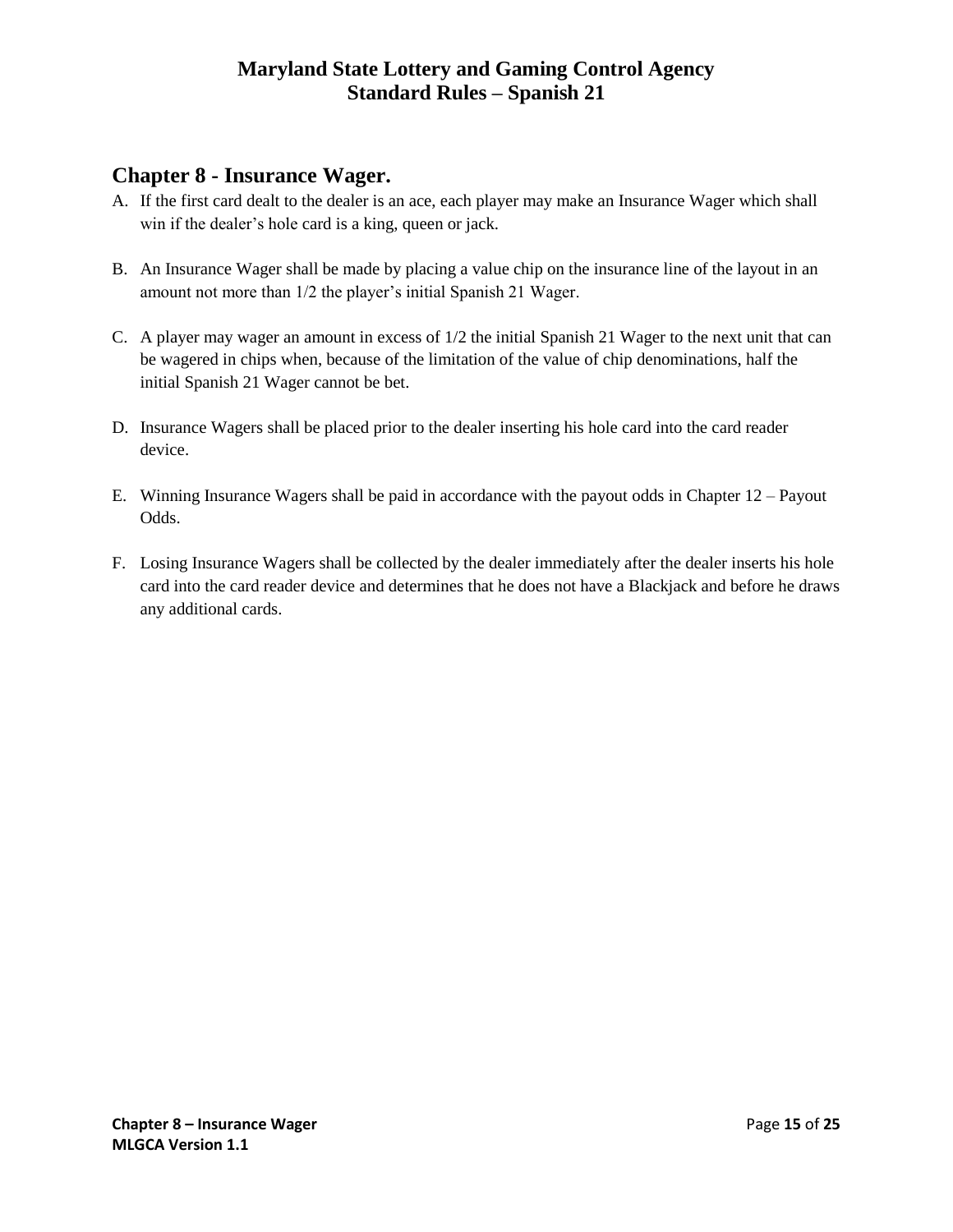#### **Chapter 9 - Surrender.**

- A. After the first two cards are dealt to the player, the player may elect to discontinue play on his hand for that round by surrendering 1/2 of his Spanish 21 Wager.
- B. All decisions to surrender shall be made prior to the player indicating whether to:
- (1) Double down as permitted under Chapter 10 Double Down Wager,
- (2) Split pairs as permitted under Chapter 11 Splitting Pairs
- (3) To stand; or
- (4) To draw.
- C. If the first card dealt to the dealer is:
- (1) Not an ace or 10 value card, the dealer shall immediately collect 1/2 of the wager and return 1/2 to the player.
- (2) An ace or 10 value card, the dealer shall place the player's wager on top of the player's cards.
- (a) If the dealer's second card results in Blackjack, the dealer shall immediately collect the entire wager; or
- (b) If the dealer does not have Blackjack the dealer shall collect 1/2 of the wager and returning 1/2 of the wager to the player.
- <span id="page-15-0"></span>D. If the player has made an Insurance Wager and then elects to surrender, each wager will be settled separately in accordance with §A and Chapter 8 – Insurance Wager.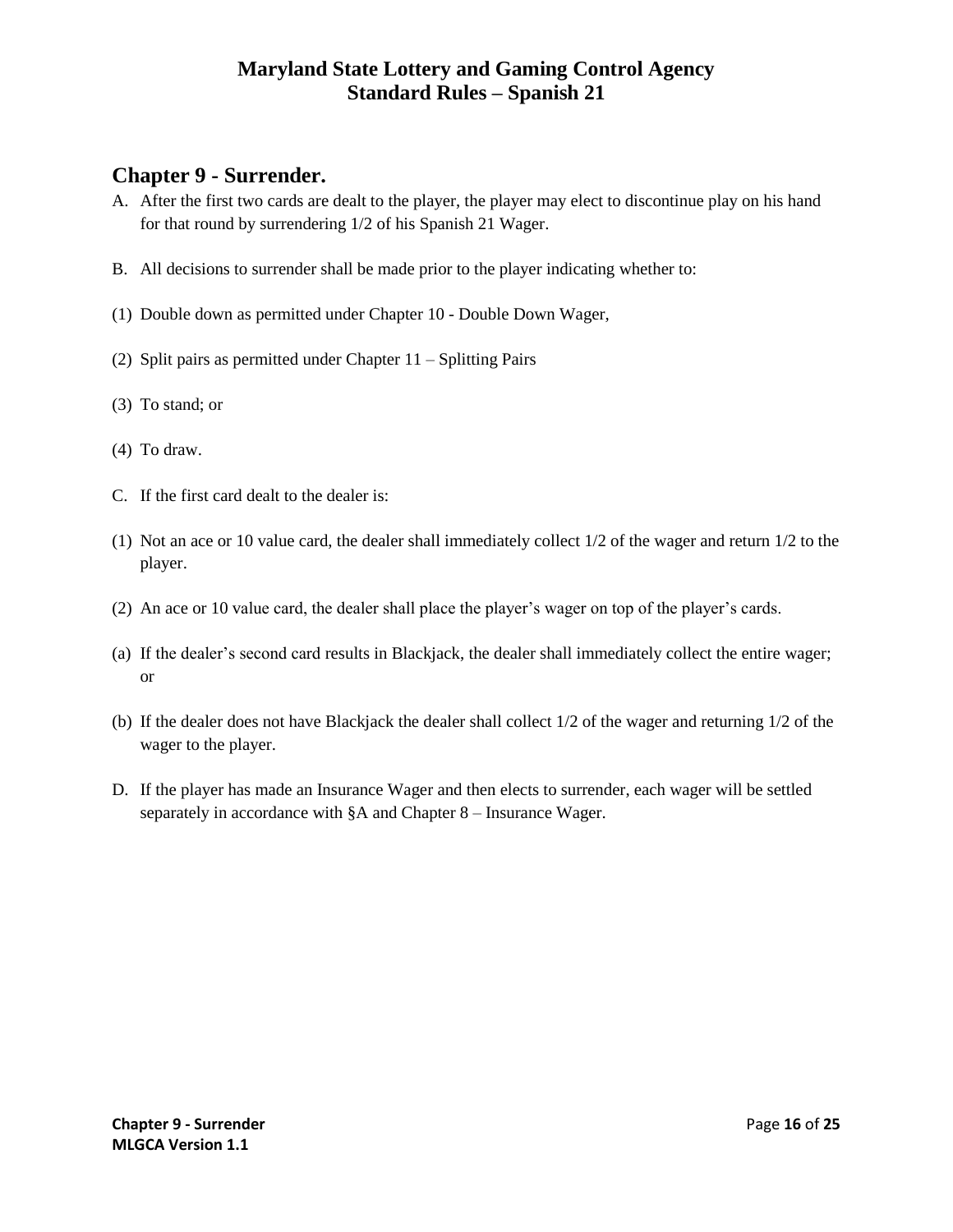# **Chapter 10 - Double Down Wager, Rescue.**

- A. Except when a player has Blackjack, a player may elect to make a Double Down Wager, which may not exceed the amount of his original Spanish 21 Wager.
- B. A player may double down on two or more cards dealt to him or two or more cards of any split pair.
- C. Only one additional card shall be dealt to the hand on which the player has elected to double down.
- D. The one additional card shall be dealt face up and placed sideways on the layout.
- E. If a dealer obtains Blackjack after a player makes a Double Down Wager, the dealer shall collect only the amount of the original Spanish 21 Wager of the player and may not collect the additional Double Down Wager.
- F. A winning Double Down Wager shall be paid in accordance with Chapter 12 Payout Odds.
- G. The additional payouts in Chapter  $12 -$  Payouts §§B and C are not applicable to winning Double Down Wagers.
- <span id="page-16-0"></span>H. After the additional card required under §A has been dealt to the hand, a player may take back the Double Down Wager and forfeit his original wager, if the additional card does not result in the hand having a total point count in excess of 21.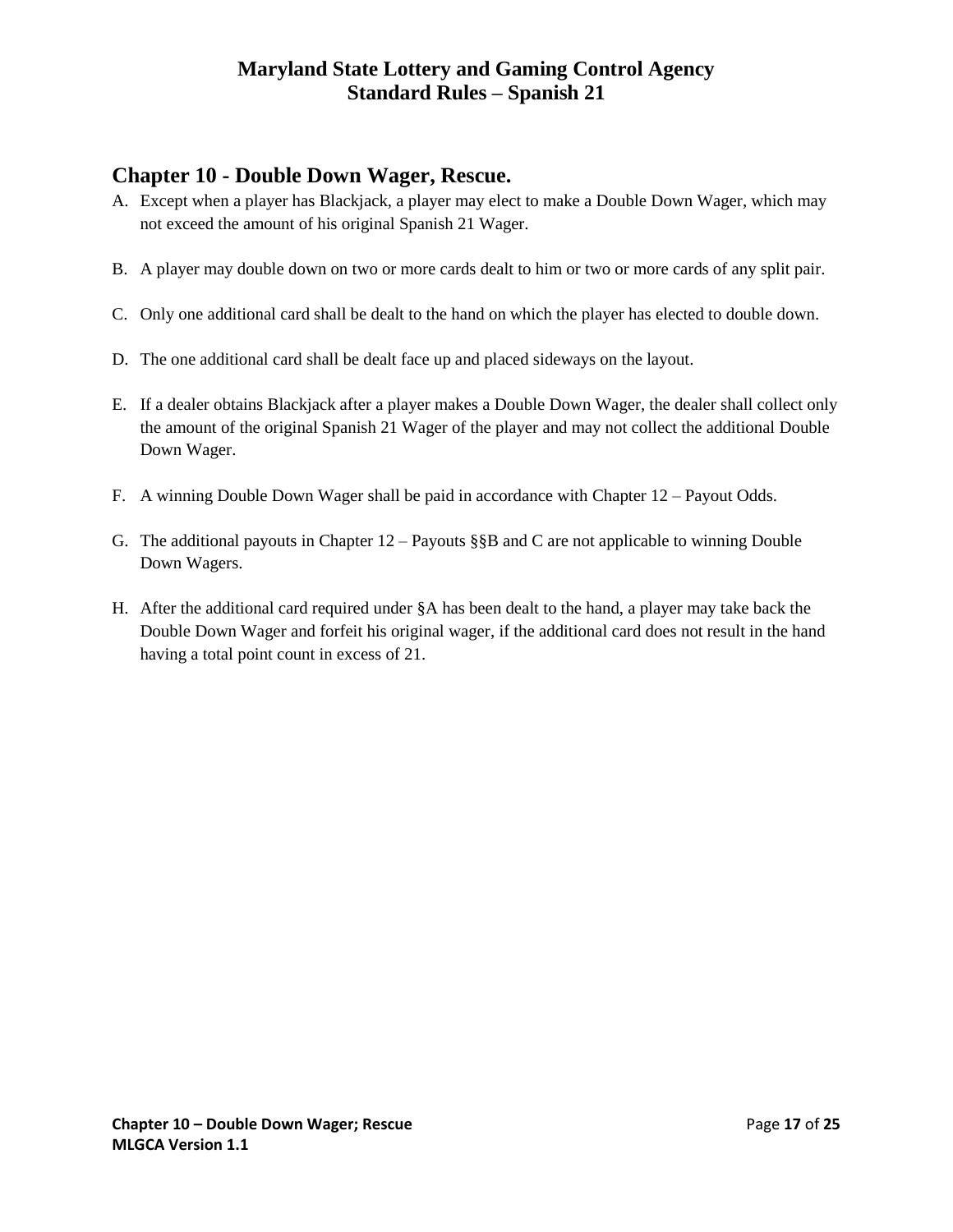# **Chapter 11 - Splitting Pairs.**

- A. If the initial two cards dealt to a player are identical in value, the player may elect to split the hand into two separate hands provided that he makes a wager on the second hand formed in an amount equal to his original Spanish 21 Wager.
- B. When a player splits pairs, the dealer shall deal a card to and complete the player's decisions with respect to the first incomplete hand on the dealer's left before proceeding to deal any cards to the second hand.
- C. After a second card is dealt to a split pair hand, the player shall indicate his decision to stand, draw or double down with respect to that hand.
- D. A facility operator shall specify in its Rules Submission under COMAR 36.05.03.19 the number of additional times a patron may split pairs, including aces.
- E. If the dealer obtains Blackjack after a player splits pairs, the dealer shall collect only the amount of the original wager of the player and may not collect the additional amount wagered in splitting pairs.
- <span id="page-17-0"></span>F. The additional payouts provided in Chapter 12 – Payouts §§B and C are not applicable to a winning wager on a split hand.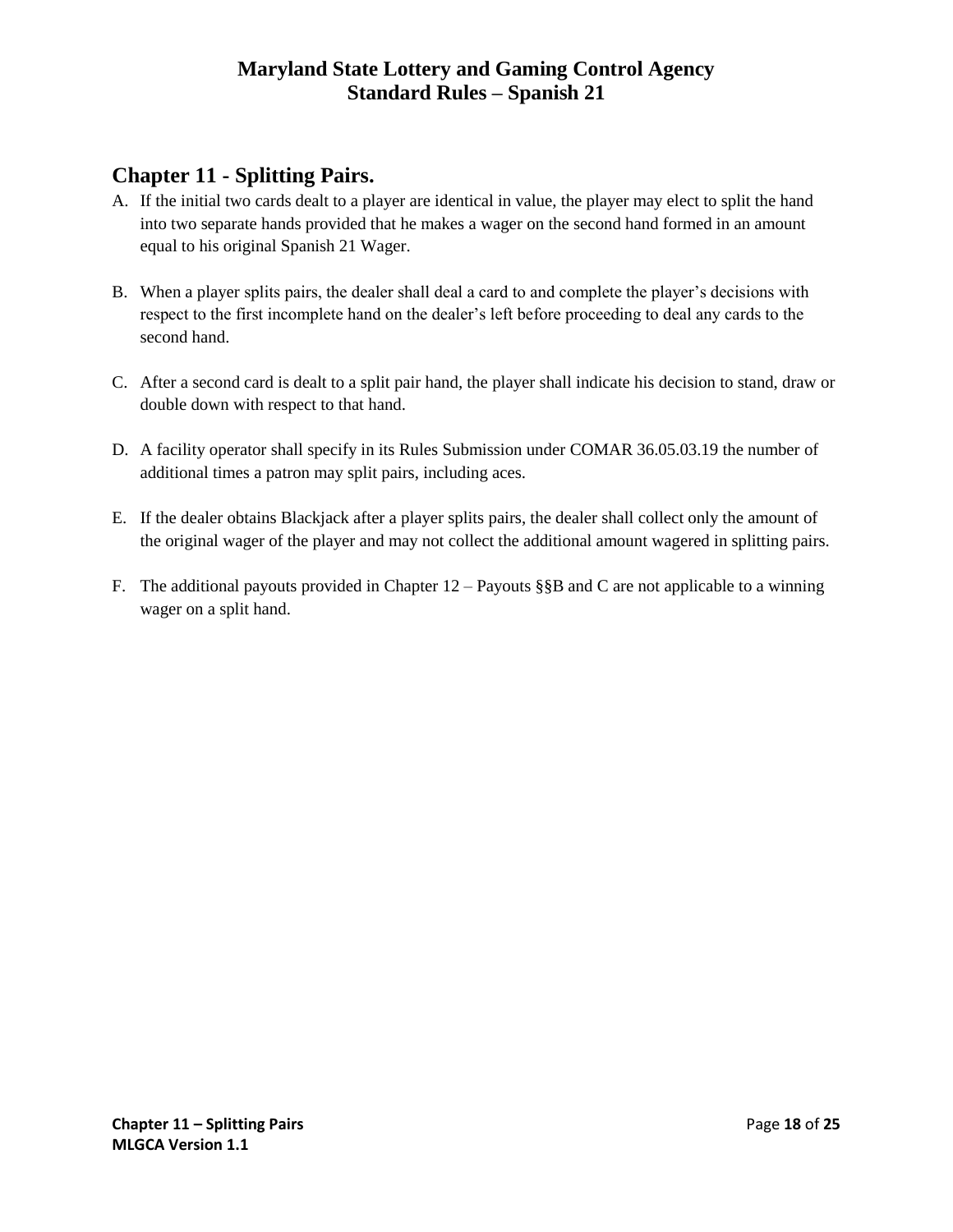#### **Chapter 12 - Payout Odds.**

- A. A facility operator shall pay a winning:
- (1) Spanish 21 Wager at odds of 1 to 1;
- (2) Blackjack at odds of 3 to 2; and
- (3) Insurance Wagers at odds of 2 to 1.
- (4) Match-the-Dealer Wagers at the odds in the following paytable:
- (a) If six decks of cards are being used:
- (i) For each matching card of the same suit the payout is 9 to 1; and
- (ii) For each matching card of a different suit the payout is 4 to 1;
- (b) If eight decks of cards are being used:
- (i) For each matching card of the same suit the payout is 12 to 1; and
- (ii) For each matching card of a different suit the payout is 3 to 1;
- B. A facility operator shall pay the following payout odds for winning Spanish 21 wagers, except when a player has made a Double Down Wager under Chapter 10 - Double Down Wager; Rescue, all of the following wagers shall be paid at odds of 1 to 1:
- (1) Three cards consisting of 6, 7 and 8 of mixed suits shall be paid at odds of 3 to 2;
- (2) Three cards consisting of 6, 7 and 8 of the same suit shall be paid at odds of 2 to 1;
- (3) Three cards consisting of the 6, 7 and 8 of spades shall be paid at odds of 3 to 1;
- (4) Three cards consisting of three 7s of mixed suits shall be paid at odds of 3 to 2;
- (5) Three cards consisting of three 7s of the same suit shall be paid at odds of 2 to 1;
- (6) Three cards consisting of three 7s of spades shall be paid at odds of 3 to 1;
- (7) Five cards totaling 21 shall be paid at odds of 3 to 2;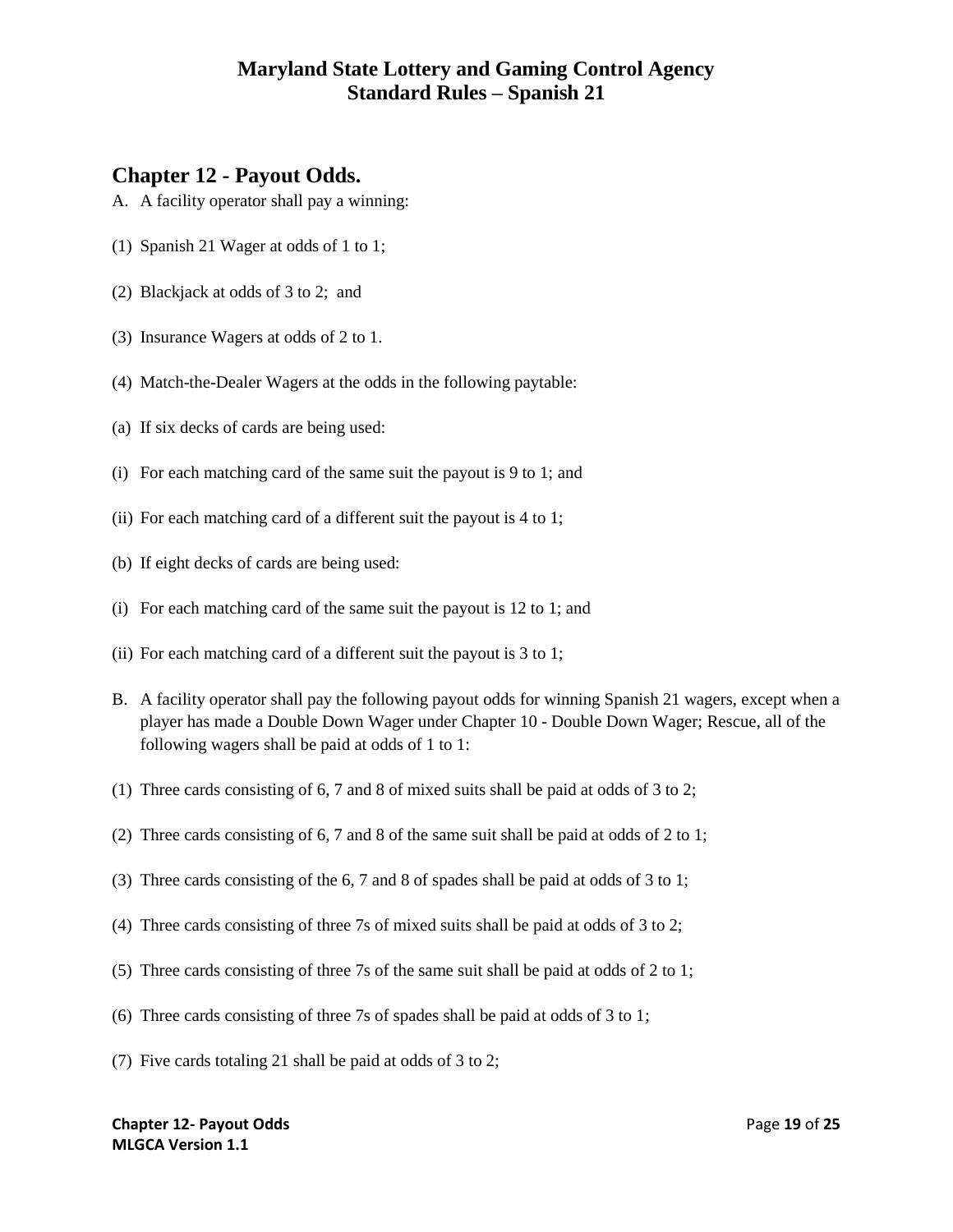- (8) Six cards totaling 21 shall be paid at odds of 2 to 1; and
- (9) Seven or more cards totaling 21 shall be paid at odds of 3 to 1.
- C. A facility operator shall pay the following payouts for a winning hand that consists of three 7s of the same suit, when the dealer's exposed card is also a 7 of any suit:
- (1) If the player's original wager was \$5 or more but less than \$25, the player shall receive an additional payout of \$1,000.
- (2) If the player's original wager was \$25 or more, the player shall receive an additional payout of \$5,000.
- (3) All other players at the table who placed a wager during that round of play shall also be paid an additional payout of \$50.
- (4) The additional fixed payouts are not applicable if a Double Down Wager was made on a winning hand or the winning hand had been split under Chapter 11 - Splitting Pairs

D. If a facility operator offers the Bonus Spin Progressive Payout Wager, the facility operator shall pay out winning Bonus Spin Wagers at the odds in the following paytables as selected by the facility operator in its Rules Submission:

- (1) Paytable A:
- (a) For a Jackpot symbol or other approved symbol the payout is 100% of the fixed prize or merchandise;
- (b) For a \$1,000 symbol the payout is \$1,000;
- (c) For a \$350 symbol the payout is \$350;
- (d) For a \$120 symbol the payout is \$120;
- (e) For a \$50 symbol the payout is \$50;
- (f) For a \$33 symbol the payout is \$33;
- (g) For a \$20 symbol the payout is \$20; or
- (h) For a \$10 symbol the payout is \$10;
- (2) Paytable B:
- (a) For a Jackpot symbol or other approved symbol the payout is 100% of the progressive;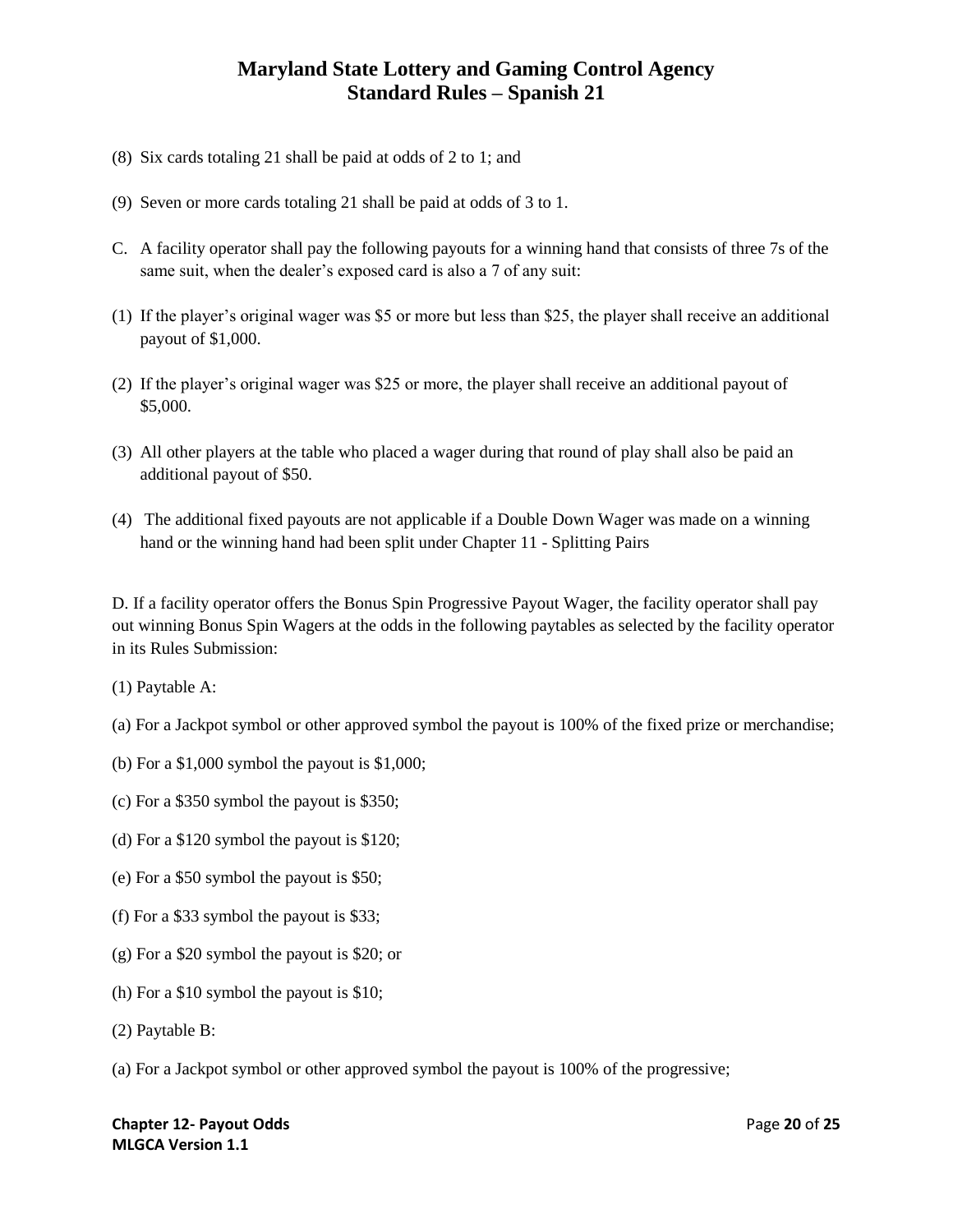- (b) For a \$1,000 symbol the payout is \$1,000;
- (c) For a \$350 symbol the payout is \$350;
- (d) For a \$120 symbol the payout is \$120;
- (e) For a \$50 symbol the payout is \$50;
- (f) For a \$33 symbol the payout is \$33;
- (g) For a \$15 symbol the payout is \$15; or
- (h) For a \$10 symbol the payout is \$10.
- (3) Paytable C:
- (a) For a Jackpot symbol or other approved symbol the payout is 100% of the fixed prize or merchandise;
- (b) For a  $$5,000$  symbol the payout is  $$5,000$ ;
- (c) For a \$2,500 symbol the payout is \$2,500;
- (d) For a \$850 symbol the payout is \$850;
- (e) For a \$250 symbol the payout is \$250;
- (f) For a \$165 symbol the payout is \$165;
- (g) For a \$100 symbol the payout is \$100;
- (h) For a \$70 symbol the payout is \$70;
- (i) For a \$60 symbol the payout is \$60;
- (j) For a \$50 symbol the payout is \$50; or
- (j) For a \$40 symbol the payout is \$40;
- (4) Paytable D:
- (a) For a Jackpot symbol or other approved symbol the payout is 100% of the progressive;
- (b) For a \$5,000 symbol the payout is \$5,000;
- (c) For a \$600 symbol the payout is \$600;
- (d) For a \$750 symbol the payout is \$750;
- (e) For a \$250 symbol the payout is \$250;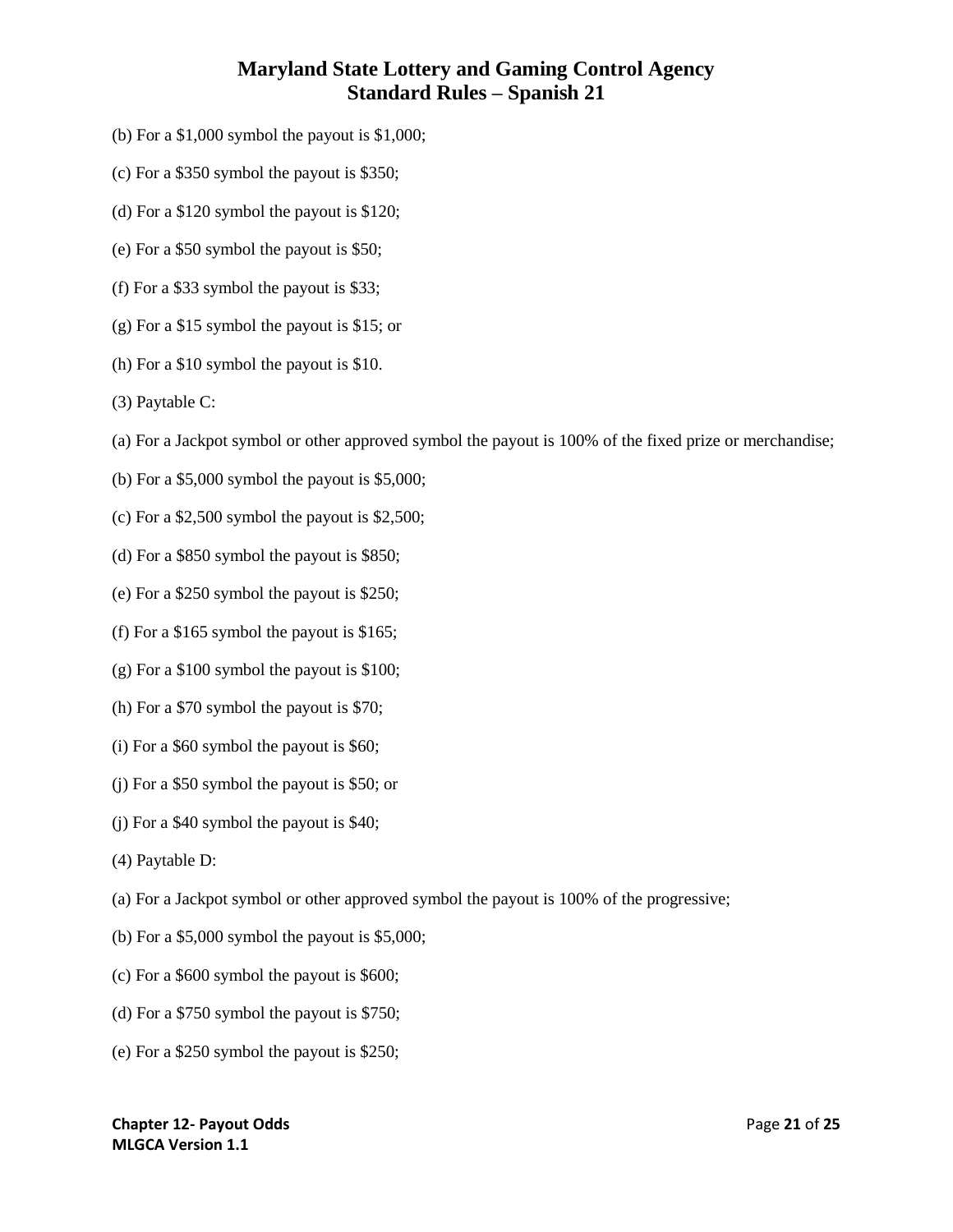- (f) For a \$115 symbol the payout is \$115
- (g) For a \$75 symbol the payout is \$75;
- (h) For a \$70 symbol the payout is \$70;
- (i) For a \$60 symbol the payout is \$60;
- (j) For a \$50 symbol the payout is \$50; or
- (k) For a \$40 symbol the payout is \$40.
- (5) A player shall receive the payout for the amount that the wheel lands on.
- (6) The facility operator's Rules Submission shall include the:
- (a) Rate of progression for the meter used for the progressive payout in  $\S D(1)$  of this chapter; and
- (b) Initial and reset amount, which shall be at least:
- (i) \$1,000 for Paytable A;
- (ii) \$1,000 for Paytable B;
- (iii) \$5,000 for Paytable C; and
- (iv) \$5,000 for Paytable D.

(7) Winning Progressive Payout Hands shall be paid in accordance with the amount on the meter when it is the player's turn to be paid in accordance with Chapter 7 – Dealing Cards and Completing a Round of Play; and

(8) Community Pay payouts shall be:

(a) Based upon the amount of the Progressive Payout Wager placed by the player receiving the Community Pay; and

(b) Made according to one of the payouts for Community Pay Qualifying Hands that was designated by the facility operator in its Rules Submission.

(9) A Community Pay payout for \$1 Progressive Payout Wager shall be paid according to:

- (a) Paytable A Community Pay:
- (i) For a \$250 and \$100 symbol the payout is \$100;
- (ii) For a \$100 and \$20 symbol the payout is \$20; or
- (iii) For a \$30 and \$3 symbol the payout is \$3;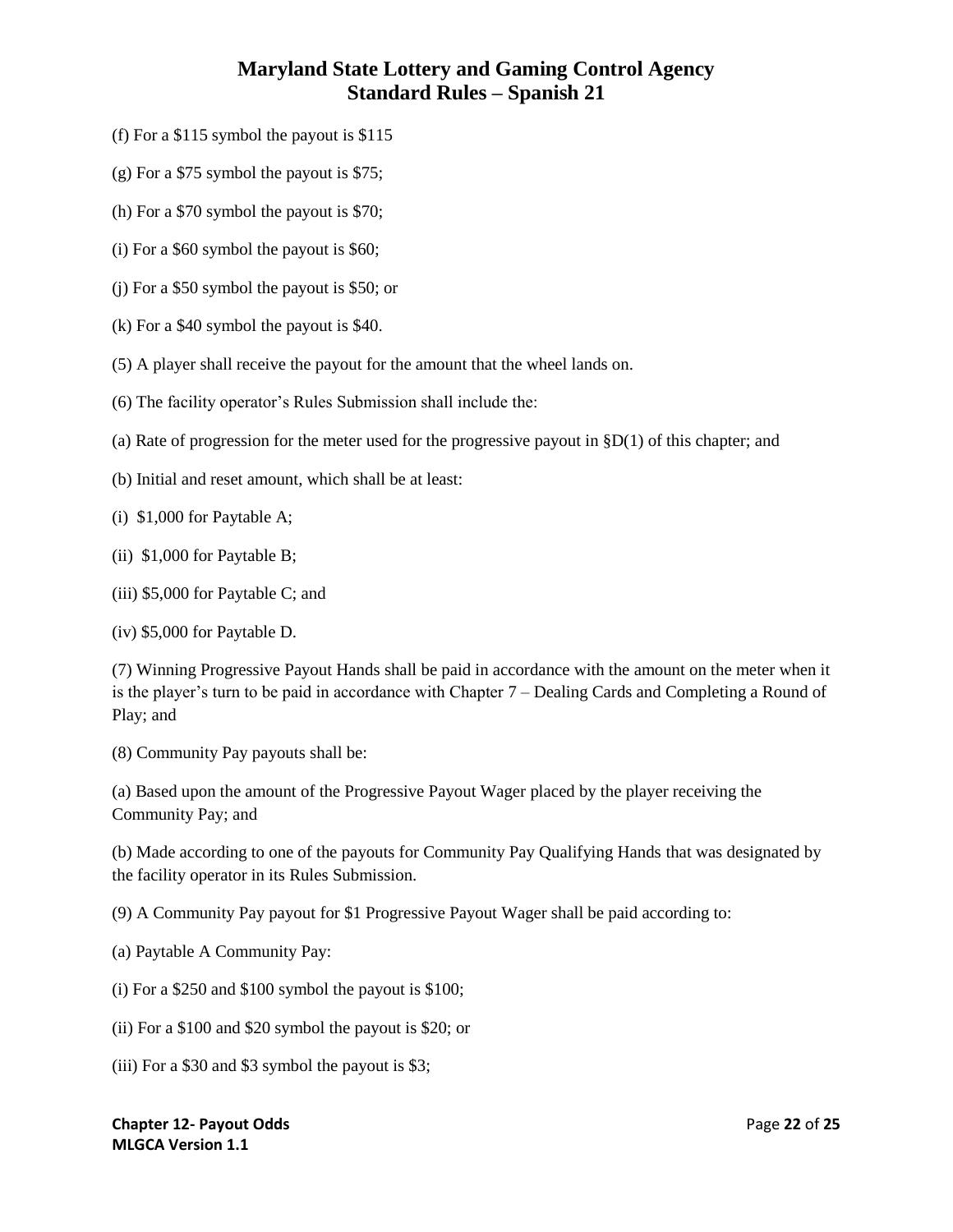- (b) Paytable B Community Pay:
- (i) For a \$250 and \$100 symbol the payout is \$100;
- (ii) For a \$100 and \$20 symbol the payout is \$20; or
- (iii) For a \$30 and \$3 symbol the payout is \$3.
- (10) A Community Pay payout for \$5 Progressive Payout Wager shall be paid according to:
- (a) Paytable C Community Pay:
- (i) For a \$750 and \$100 symbol the payout is \$100;
- (ii) For a \$200 and \$50 symbol the payout is \$50; or
- (iii) For a \$150 and \$15 symbol the payout is \$15;
- (b) Paytable D Community Pay:
- (i) For a \$500 and \$100 symbol the payout is \$100;
- (ii) For a \$200 and \$50 symbol the payout is \$50; or
- <span id="page-22-0"></span>(iii) For a \$100 and \$15 symbol the payout is \$15.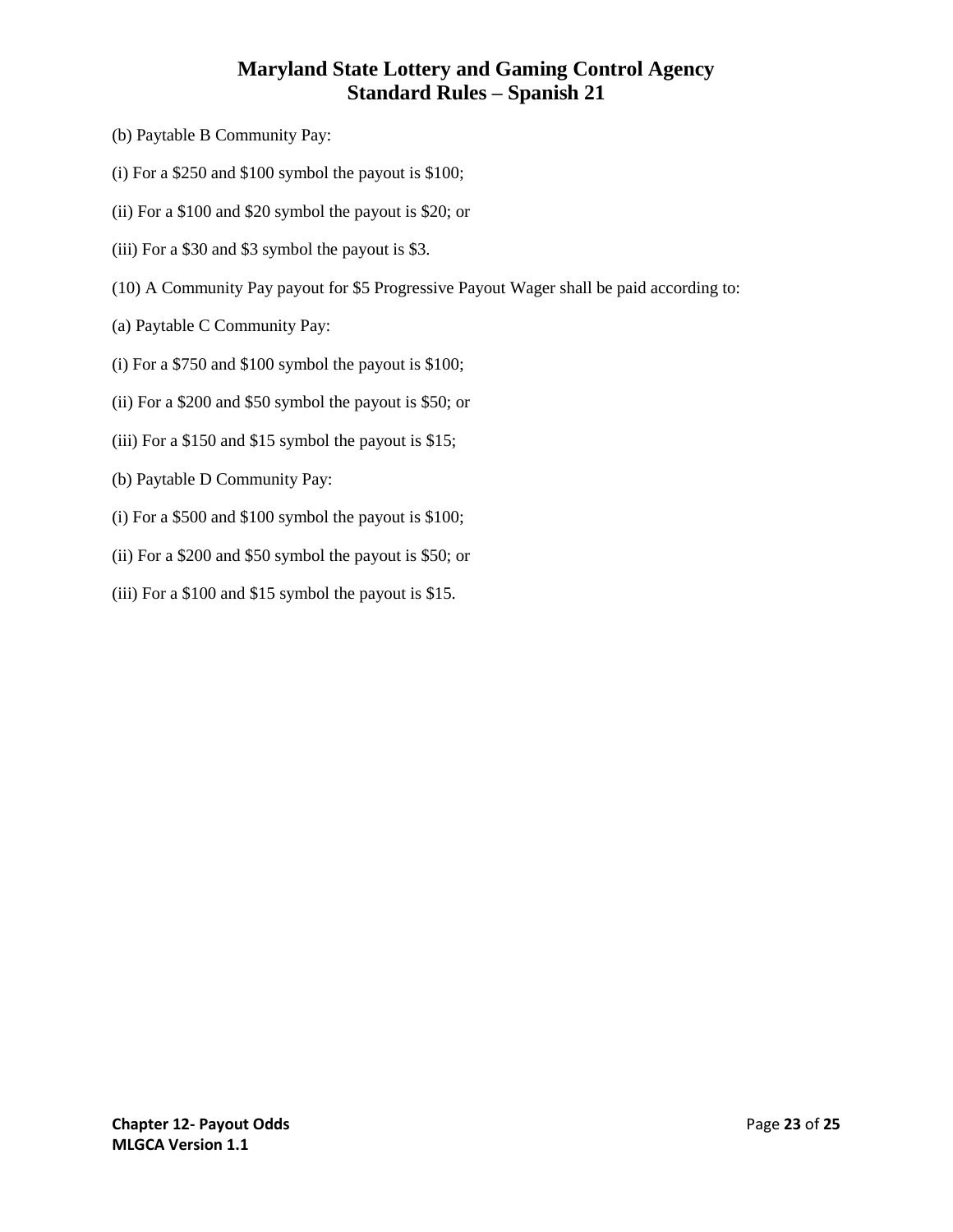# **Chapter 13 - Irregularities.**

- A. A card found face up in the shoe may not be used in that round of play and shall be placed in the discard rack.
- B. If more than one card is found face up in the shoe during the dealing of the cards, the round of play shall be void and the cards shall be reshuffled.
- C. If a 10 card of any suit is found in the shoe, it may not be used in the game and shall be removed from the shoe and torn in half by a floorperson and placed in the box, envelope or container that the decks came from.
- D. If more than one 10 card is found in the shoe during the dealing of the cards, the round of play shall be void and the decks of cards shall be removed from play.
- E. A card drawn in error without its face being exposed shall be used as though it were the next card from the shoe.
- F. After the initial two cards have been dealt to each player and a card is drawn in error and exposed to the players, the card shall be dealt to the players or dealer as though it were the next card from the shoe.
- G. Any player refusing to accept the card may not have any additional cards dealt to him during the round.
- H. If the card is refused by the players and the dealer cannot use the card, the card shall be placed in the discard rack.
- I. If the dealer has 17 and accidentally draws a card for himself, the card shall be placed in the discard rack.
- J. If the dealer misses dealing his first or second card to himself, the dealer shall continue dealing the first two cards to each player and then deal the appropriate number of cards to himself.
- K. If there are insufficient cards remaining in the shoe to complete a round of play, all of the cards in the discard rack shall be shuffled and cut in accordance with Chapter 5 - Shuffling and Cutting of the Cards.
- L. The first card shall be drawn face down and placed in the discard rack and the dealer shall complete the round of play.